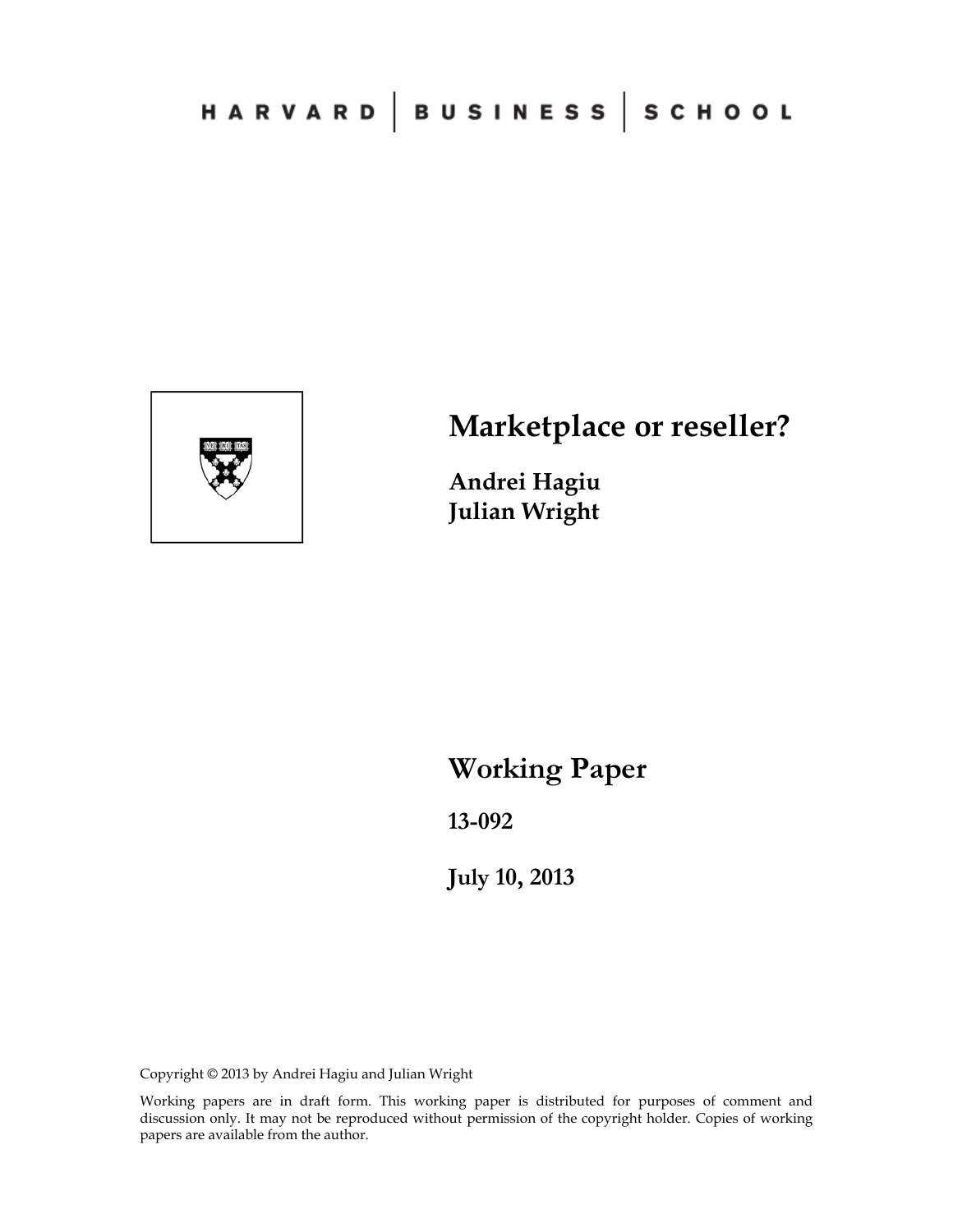## Marketplace or reseller?<sup>∗</sup>

Andrei Hagiu† and Julian Wright‡

July 2013

#### Abstract

Intermediaries can choose between functioning as a marketplace (on which suppliers sell their products directly to buyers) or as a reseller (purchasing products from suppliers and selling them to buyers). We model this as a choice between whether control rights over a non-contractible decision variable (the level of marketing activities) are better held by suppliers (the marketplace-mode) or by the intermediary (the reseller-mode). Whether the marketplace or the reseller mode is preferred depends on whether independent suppliers or the intermediary are better suited to optimally tailor marketing activities for each specific product. We show that this tradeoff is shifted towards the reseller-mode when marketing activities create spillovers across products and when network effects lead to unfavorable expectations about supplier participation, whereas it is shifted towards the marketplace for long-tail products. We thus provide a theory of which products an intermediary should offer in each mode.

JEL classification: D4, L1, L5

Keywords: Intermediation, multi-sided platforms, control rights, marketing.

<sup>∗</sup>We thank Jim Dana, Chris Nosko, Martin Peitz, Eric Van den Steen and seminar audiences at Harvard Business School, LMU, MIT, the University of Chicago, the University of Mannheim and the University of Würzburg for their very helpful comments.

<sup>†</sup>Harvard Business School. E-mail: ahagiu@hbs.edu

<sup>‡</sup>Department of Economics. National University of Singapore. E-mail: jwright@nus.edu.sg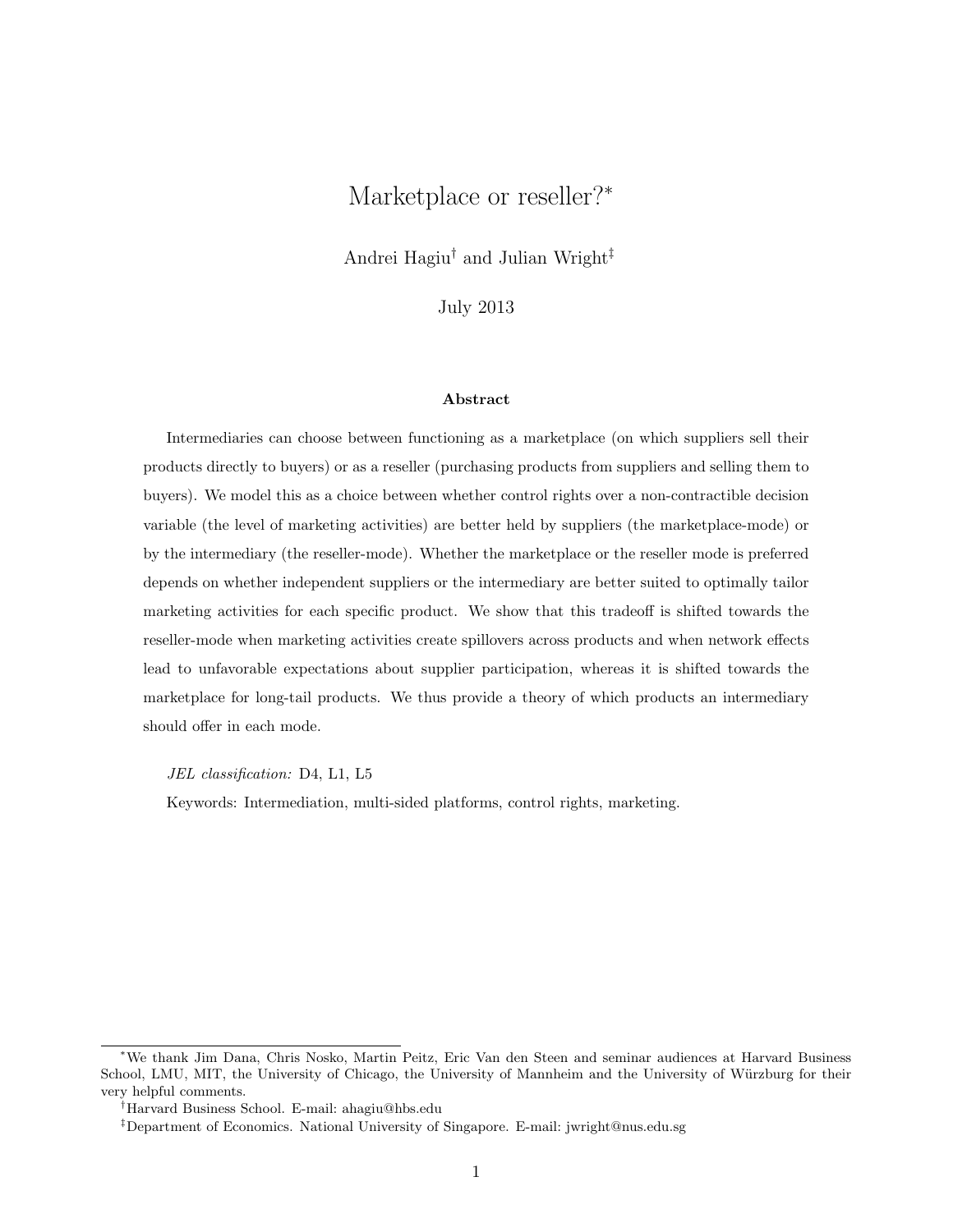## 1 Introduction

Retailers like 7-Eleven, Eastbay.com, Lowes and Zappos.com act as intermediaries by reselling the products they purchase from suppliers to buyers. Other intermediaries, such as Alibaba.com, eBay.com, Premium Outlets, and Simon Malls act as marketplaces, in which suppliers sell directly to buyers via a platform. In the existing literature, the intermediation model — reseller or marketplace — is taken as given. It is important to recognize, however, that intermediaries can often choose under which mode to operate.

For example, most electronics retailers function as resellers. They take ownership and control over products from branded suppliers and choose how to sell them in their stores (layout, pricing, promotions, emphasis, etc.). Recently, however, the largest such retailer in the United States, Best Buy, has taken a step towards the marketplace-mode by allowing Apple, Samsung and Microsoft to launch their own mini-stores within Best Buy stores (Apple in 2011, Microsoft and Samsung in 2013). These brands control the product layout in these mini-stores, staff them with their own product specialists and Samsung even offers its own checkout service.<sup>1</sup> Similarly, Buy.com was founded in 1997 as a pure online reseller, but starting in 2006 it aggressively expanded its marketplace offering. By 2010, when it was acquired by Rakuten, Japan's largest online shopping mall, Buy.com was a hybrid, with sales roughly evenly distributed between the reseller and the marketplace modes.<sup>2</sup> In 2013, it was rebranded Rakuten.com Shopping and was reportedly moving towards a  $100\%$  marketplace mode.<sup>3</sup> An example of a transition in the opposite direction is provided by Zappos.com, the leading online shoe retailer in the U.S., which started off in 1999 as a marketplace, before turning itself into a pure reseller by the mid-2000s. Other examples where intermediaries make such choices include: department stores (resellers for some product categories and marketplaces for others, most notably cosmetics, where branded suppliers control independent counters); Amazon (started off as a pure reseller but now operates as a marketplace as well); digital content intermediaries (e.g. Comcast, DirecTV, Apple's iTunes and Netflix operate as resellers, whereas Apple's iPhone App Store and Google Play operate mostly as marketplaces).

This paper analyzes the choice facing an intermediary between operating as a marketplace, as a

<sup>&</sup>lt;sup>1</sup>See "Best Buy to Carve Out Microsoft Mini-Stores," by Shira Ovide and Ann Zimmerman, 13 June 2013, The Wall Street Journal; "Samsung Sets Up Boutique in Best Buy; Electronics Retailer Will Have Dedicated Boutique for When Galaxy S4 Debuts," by Ann Zimmerman, 4 April 2013, The Wall Street Journal.

<sup>&</sup>lt;sup>2</sup>Geoffrey A. Fowler and Daisuke Wakabayashi "Japan's Rakuten to Acquire Buy.com," Wall Street Journal, 21 May 2010.

<sup>3</sup>http://dealnews.com/features/Buy.com-to-Become-a-Marketplace-only-Site-Hopes-to-Take-on-Amazon/661313.html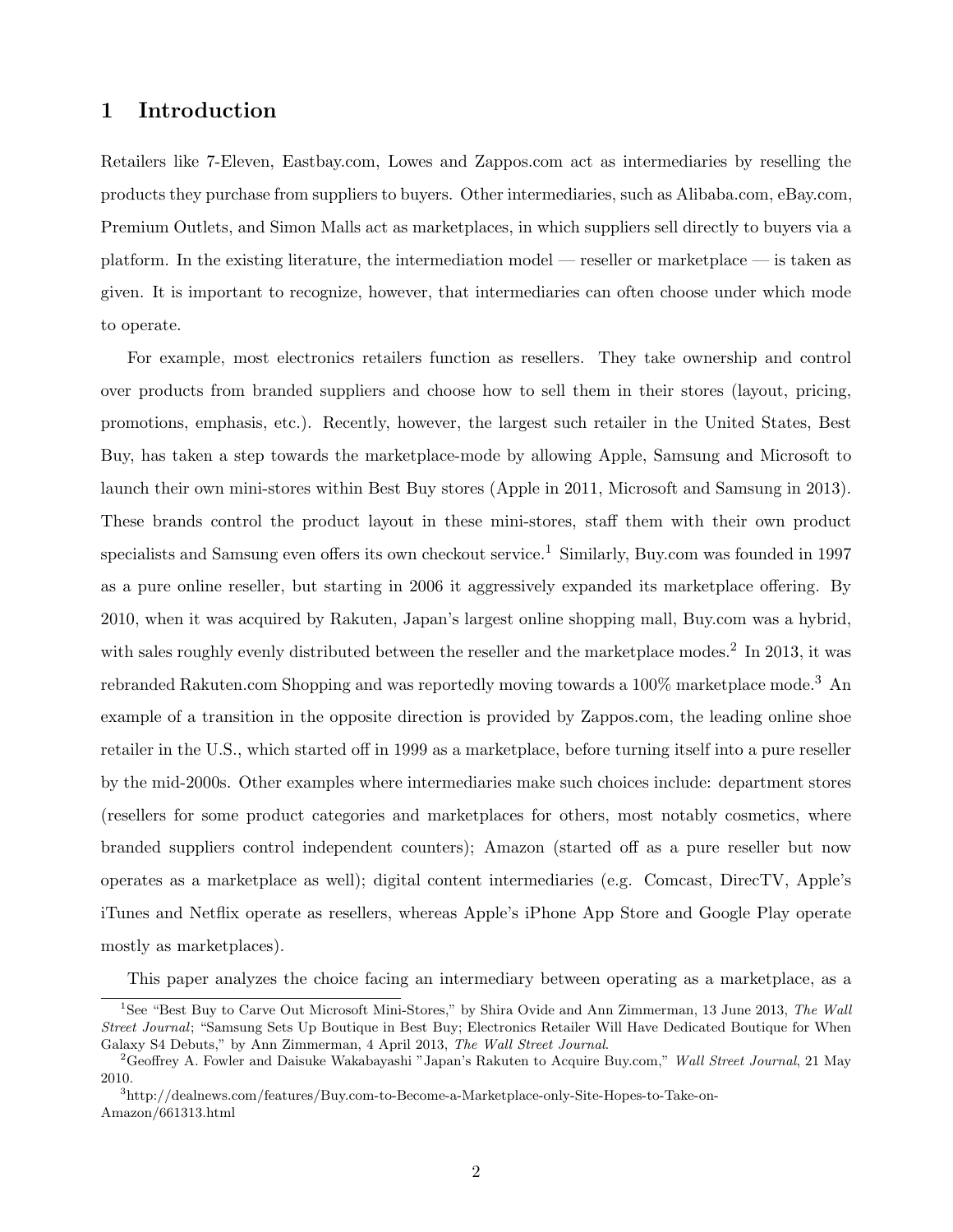reseller, or as a hybrid, having some products offered under each of the two different modes. What are the trade-offs that drive an intermediary to adopt one mode over the other, or both? We present a formal model for analyzing some of the fundamental tradeoffs that arise in comparing resellers with marketplaces, and determining which products to offer under each mode.

We take the view that a fundamental distinction between marketplaces and resellers is the allocation of control rights between independent suppliers and the intermediary over non-contractible decisions (prices, advertising, customer service, responsibility for order fulfillment, etc.) pertaining to the products being sold. In the case of a pure marketplace, all of these residual control rights rest with independent suppliers. In the case of a pure reseller, all residual control rights rest with the intermediary (i.e. the reseller).

In our model, we focus on a single, non-contractible decision variable, which can be interpreted as the level of some marketing activity that occurs through this particular intermediary and that is undertaken by the party holding residual control rights (i.e. the reseller, or each independent supplier in the case of a marketplace). Examples of such an activity include the design of the product, displays and descriptions (physical or online), or the training of sales people to promote specific products. The intermediary and the suppliers each have private information about the ideal choice of the marketing activity. Drivers of the optimal intermediation mode that we analyze include the relative importance of the suppliers' versus the intermediary's private information, the presence of spillovers across products generated by marketing activities, whether products are long-tail or short-tail, and a possible chickenand-egg problem faced by the marketplace when suppliers hold unfavorable expectations about other suppliers' participation on the marketplace. We also establish conditions under which a hybrid mode is optimal and characterize its optimal design in such cases. Our article thus offers a guide to how intermediaries should optimally position themselves between the two different modes.

#### 1.1 Literature review

The marketplaces we study are a type of multi-sided platform (or two-sided market). Multi-sided platforms are organizations that get two or more sides on board and enable direct interactions between them. In the case of marketplaces, the two sides are buyers and sellers, and the interaction is the commercial trade between them. Thus, our framework does not fit all types of multi-sided platforms. In particular, when the two sides are not trading a "product" that can be purchased and resold, the choice to become a reseller does not arise (e.g. a nightclub). Nevertheless, marketplaces are an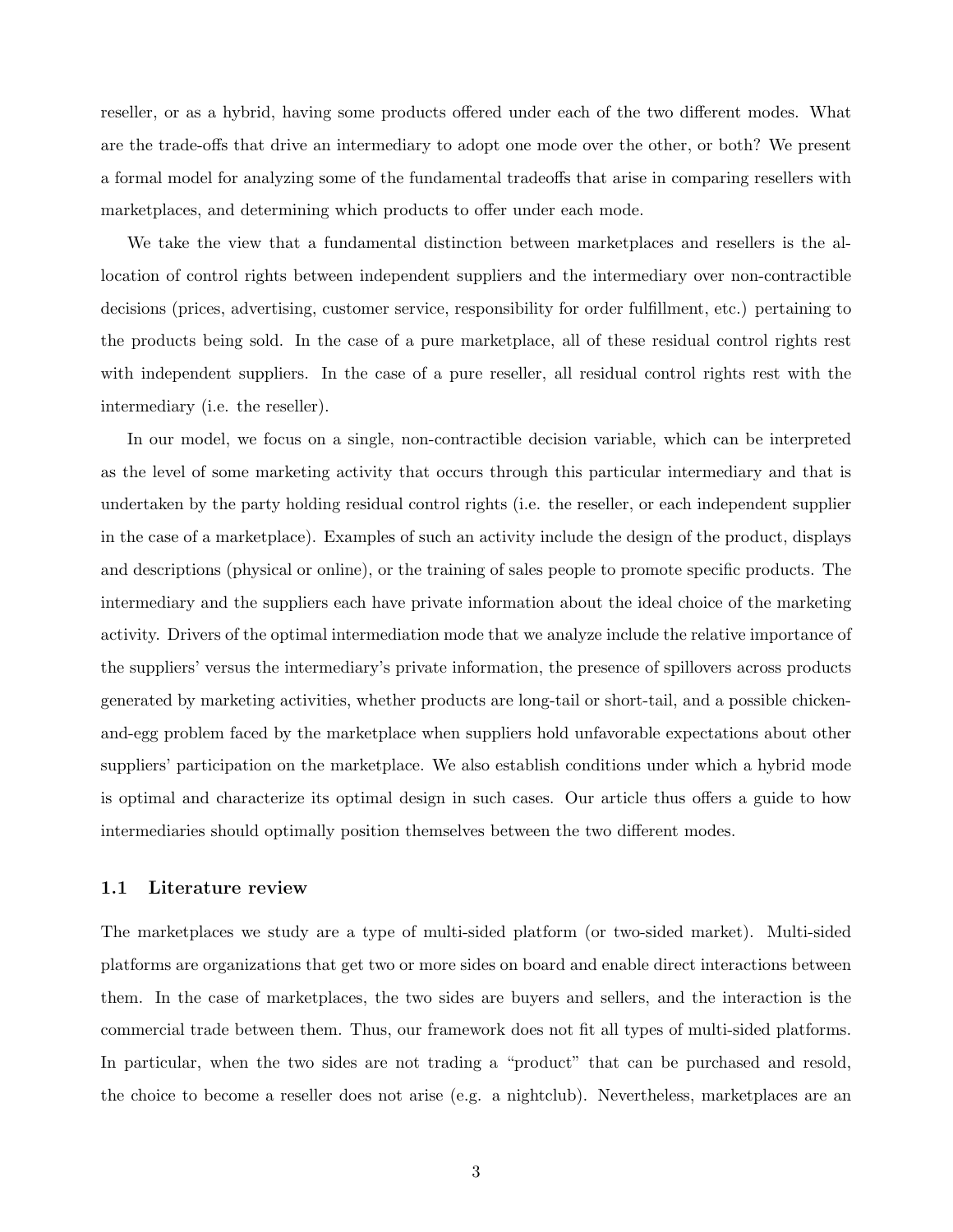important subclass of multi-sided platforms.

Our contribution to the literature on multi-sided platforms departs from the seminal models in the two-sided market literature (e.g. Armstrong 2006, Caillaud and Jullien 2003, Parker and Van Alstyne 2005, Rochet and Tirole 2006) by focusing on the role of non-contractible decisions and whether the intermediary or the third-party suppliers have control rights over these decisions — a novelty in this literature. An important corollary of our modelling is that the specification of residual control rights helps distinguish multi-sided platforms from resellers. The existing literature on two-sided markets has struggled with this issue. According to some existing definitions, grocery stores are examples of multi-sided platforms even though many economists think they are not (e.g. Rochet and Tirole, 2006, and Rysman, 2009). At the same time, we extend the existing literature by considering multi-sidedness as a choice rather than as a given characteristic of industries or firms. Thus, our work is related to recent efforts to expand the formal study of strategic decisions made by platforms beyond pricing (see, for example, Nocke et al., 2007, Gawer and Henderson, 2007, Gawer and Cusumano, 2008, Boudreau, 2010, Eisenmann et al., 2011, Hagiu and Jullien, 2012, Parker and Van Alstyne, 2012, Gawer and Phillips, 2013).

The importance of the strategic choice between marketplaces and resellers, and some of the tradeoffs that can arise are discussed in Hagiu (2007) and Hagiu and Wright (2011, 2013). This paper formalizes a framework in which the allocation of residual control rights creates meaningful distinctions between the two modes, and emphasizes fundamental tradeoffs that were not raised in these earlier works. Note that our focus is on control rights and not on the specific mechanisms through which a marketplace or a reseller reduce buyer and seller search and transaction costs (such as in, Bakos, 1997).

By equating the difference between marketplaces and resellers to the allocation of residual control rights between independent suppliers and the intermediary, our work is loosely related to the voluminous literature on vertical integration and the theory of the firm. However, rather than studying "make versus buy" decisions, we study "enable versus resell" decisions, which involves quite a different economic analysis. More closely related to our paper is a literature on organizational design which explores whether centralized or decentralized decision-making is better. At a high level, we share with this literature the focus on non-contractible decisions (ex-ante and ex-post) and on the underlying tradeoffs that arise from allocating the relevant decision rights to different parties: loosely speaking, centralization corresponds to our reseller mode and decentralization corresponds to our marketplace mode. See, for example, Alonso et al. (2008, 2013), although their focus on strategic communication (their 2008 paper) and the tradeoff between information breadth and depth (in their 2013 paper) is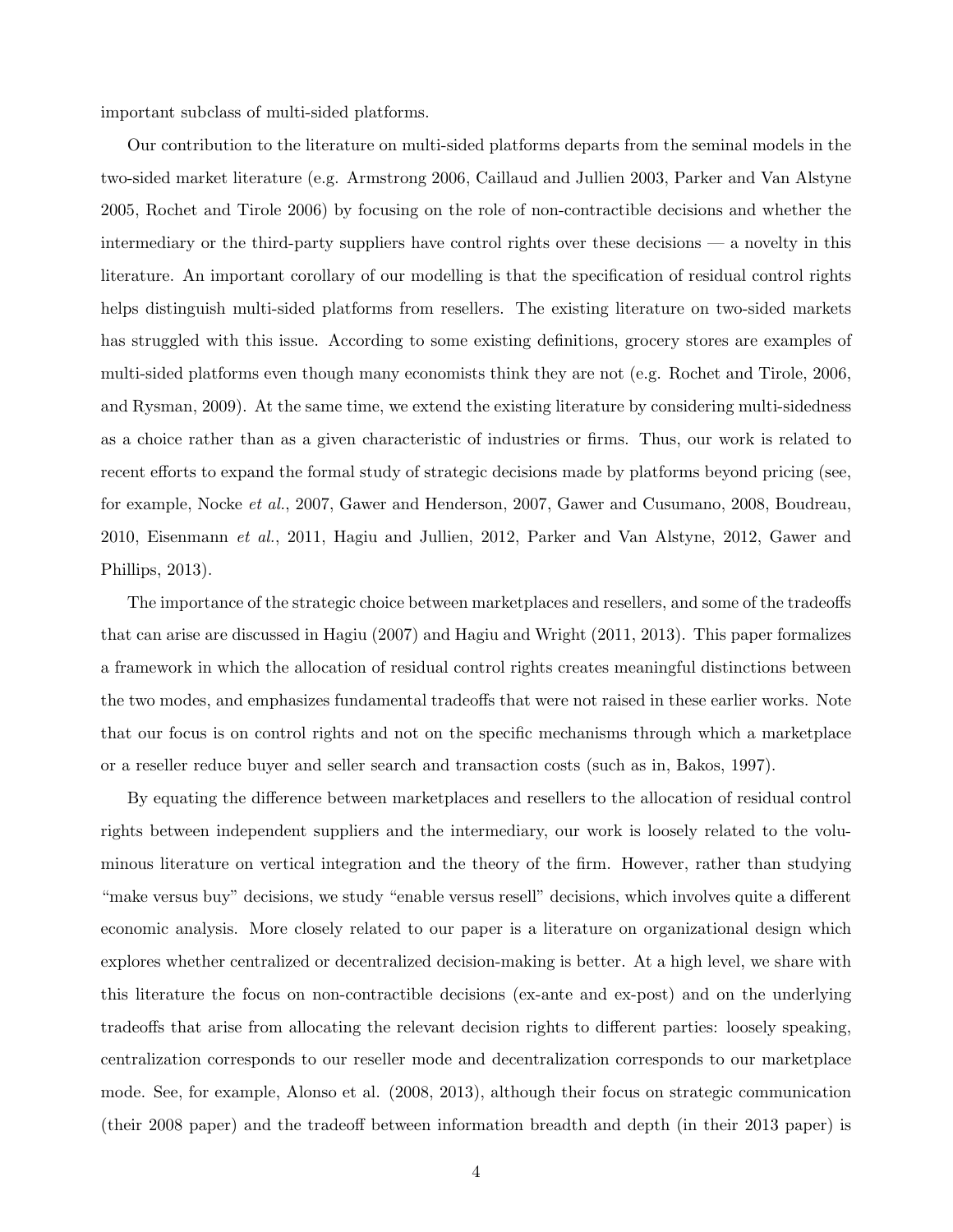very different from ours.

Finally, our work relates to the recent work by Gans (2012), Foros et al. (2013) and Johnson (2013a and b) that analyzes the agency model (suppliers set prices and share revenues with downstream retailers) and contrasts it with the traditional wholesale model (suppliers set wholesale prices and retailers set retail prices). These articles explore the implications of specific contract forms that have recently emerged in the selling of digital content (e.g. application stores and e-books). Our article complements this emerging literature given that contract forms are largely neutral in our analysis we instead focus on the role of private information and non-contractible decisions.

### 2 Model set-up

There are  $N > 1$  independent suppliers. Each supplier  $i = 1, ..., N$  has a unique product. The marginal cost of supplying each product (i.e. the opportunity cost to suppliers of providing the product for sale) is normalized to zero. This is without loss of generality given that below we introduce a positive marginal cost of transactions. To sell the products to buyers, suppliers must go through a monopoly intermediary.

Initially, in our model all products (and all suppliers) are treated symmetrically. This allows us to show the trade-offs we are interested in most clearly when focusing on the choice between a pure reseller  $(R)$  and a pure marketplace  $(M)$ . The role of asymmetries are discussed at the end of section 3, as well as in section 4 where they provide a natural explanation of why intermediaries may prefer a hybrid mode.

#### 2.1 Demand structure

There is a continuum of many identical buyers. Each buyer is willing to pay  $v$  for each product she is interested in, where  $v$  is commonly known. In order to access the products, buyers must affiliate with (i.e. join) the intermediary, which we assume is costless.

We assume that the number of buyers for product  $i$  is

$$
m-(a_i-a_i^*)^2\,,
$$

where  $a_i$  is the level of marketing activities that the owner of product i (supplier i or the reseller)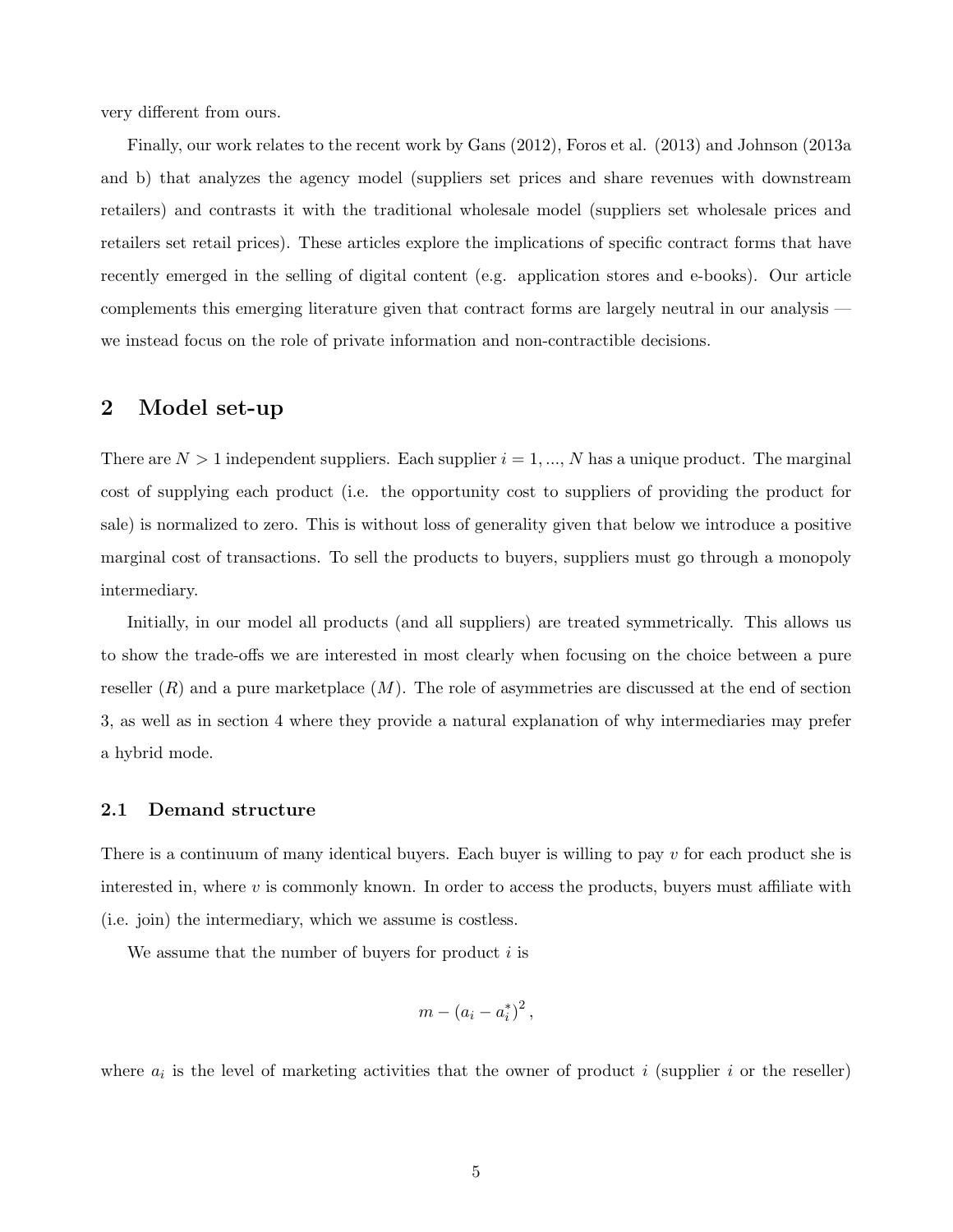chooses, and where

$$
a_i^* = \theta + \gamma_i + \delta_i
$$

is the ideal choice of marketing activity for product  $i$ . We have in mind activities that take place at or over the intermediary and that help attract (and convert) buyers by making them more aware of the product being marketed. We assume  $\theta$  is commonly known. The term  $\gamma_i$  is an i.i.d. random variable, whose realization is private information known to the intermediary at the time it chooses its marketing activities. Similarly, the term  $\delta_i$  is an i.i.d. random variable, whose realization is private information known to supplier  $i$  at the time the supplier chooses its marketing activities. The random variables  $\gamma_i$  and  $\delta_i$  are drawn independently for all i, and they have expected values equal to zero and variances denoted  $V_{\gamma}$  and  $V_{\delta}$ , respectively.

An intermediary or supplier that was fully informed of  $\gamma_i$  and  $\delta_i$  would be able to choose the ideal marketing activity for product i and thereby achieve the highest level of demand possible (i.e.  $m$ ). Absent full information, neither suppliers nor the intermediary can expect to choose the ideal level of marketing activities. The extent to which the owner of product i (supplier i or the reseller) is expected to be less effective depends on the variance of the component of  $a_i^*$  that it does not observe. Thus, the relative importance of the intermediary's versus the suppliers' local information is captured by the comparison between  $V_{\gamma}$  and  $V_{\delta}$ .

#### 2.2 Cost structure

If the intermediary is a marketplace, each individual supplier incurs a fixed cost, denoted  $F_M > 0$ , which is the cost of setting up the capability of selling on the marketplace. Each supplier also incurs a constant transaction cost of selling each unit of its product, equal to  $f_M$ . If the intermediary is a reseller, it incurs a fixed cost  $F_R > 0$  for each product it offers (e.g. the costs of quality control, inventory capacity, contractual arrangements, etc). R's transaction cost of selling each unit of a product is equal to  $f_R$ . We add the natural assumption that  $v > f_k$ , and that

$$
(v - f_k)[m - \max(V_\delta, V_\gamma)] > F_k,
$$
\n<sup>(1)</sup>

for  $k \in \{M, R\}$ , so the profit from each product is positive regardless of whether it is offered under the R-mode or the M-mode.

Initially, we assume that  $f \equiv f_M = f_R$  and  $F \equiv F_M = F_R$ , so that the cost structure of supplying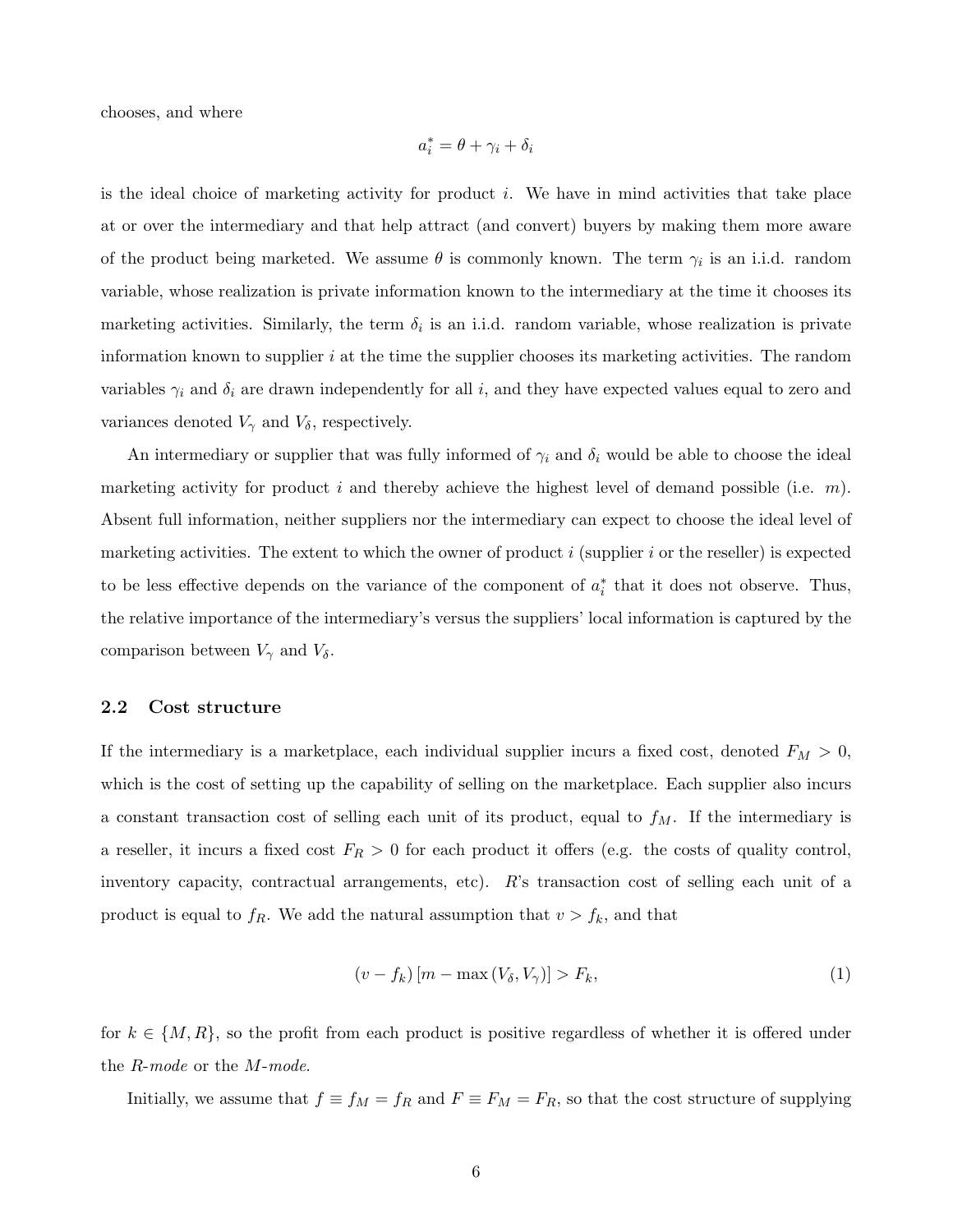$n$  products is the same under the two different modes of intermediation. This assumption will be relaxed in section 3.2 where we focus on cost differences that can affect the choice between the two modes. We normalize the fixed costs of setting up an intermediary (i.e. before it sells any products) to zero, regardless of its mode.

#### 2.3 Pricing instruments and control rights

If the intermediary chooses the R-mode, it makes a take-it-or-leave-it contract offer to  $n \leq N$  suppliers. The offer consists of the price R will pay for each unit it buys, in exchange for which R obtains the control rights over marketing and pricing to buyers. R then chooses the level of marketing activities and prices offered to buyers for all products whose suppliers have accepted the contract offer. As will be noted below, the pricing choice is trivial in our model, so only control over marketing decisions matters. Whenever it makes a sale to buyers,  $R$  pays the contract price to the corresponding supplier.

If the intermediary chooses the M-mode, its take-it-or-leave-it contract offer to  $n \leq N$  suppliers consists simply of a fixed participation fee P that each supplier must pay in order to join. In our benchmark setting, restricting  $M$  to a participation fee is without loss of generality: it would not do any better if it were able to observe supplier sales and charge variable fees. Where there is a role for variable fees, this will be explicitly noted and analyzed. Participating suppliers maintain control over marketing activities and pricing to buyers, to whom they sell directly. In particular, there is no access fee to buyers. As will become clear below, this assumption is immaterial since in our benchmark model, buyers are left with zero surplus.

Consistent with our distinction between marketplaces and resellers, we assume only one party (R or the corresponding supplier i) has control rights over marketing activities corresponding to a given product i that affect consumer demand through this particular intermediary. This does not rule out that suppliers may also choose marketing activities through other channels than the intermediary, but these are assumed to work independently of the activities we are studying, so we abstract from them. We also assume the choices of marketing activities are non-contractible.

The reason we have chosen marketing activities as the focal decision variable is two-fold. First, in many real-world contexts, prices are set by contracts between suppliers and intermediaries (e.g. through resale price-maintenance agreements). In such contexts, pricing decisions do not create any meaningful economic distinctions between marketplaces and resellers. In contrast, marketing activities are much less likely to be contractible. For instance, it would be very hard for Sony to enforce specific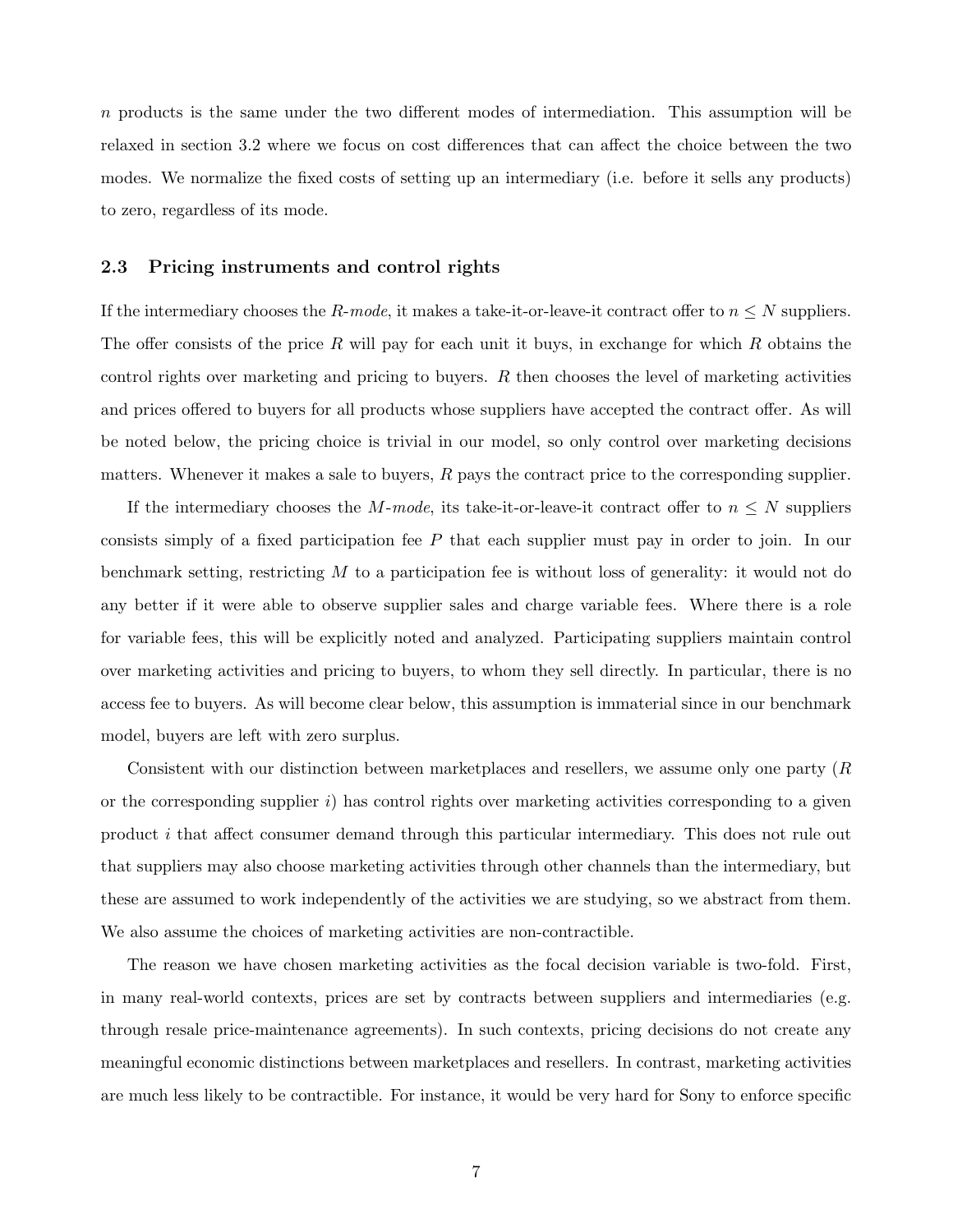ways in which Best Buy sales people are supposed to talk about Sony products to customers. The only realistic way Sony could do this would be to have its own sales people in Best Buy stores — a situation which is captured by the marketplace mode in our model. Second, from a modelling perspective, it turns out that working with marketing activities is quite tractable and allows us to explore a broad range of tradeoffs. For completeness, in section 5.3 we consider a version of our model with prices as the non-contractible decision variables and note that our main findings still hold.

#### 2.4 Timing

The timing we assume throughout is as follows:

| Stage 0. Intermediary chooses mode $-$ Reseller or Marketplace |                                                             |
|----------------------------------------------------------------|-------------------------------------------------------------|
| Reseller                                                       | Marketplace                                                 |
| Stage 1. Reseller makes take-it-or-leave-it offer to           | Stage 1. Marketplace sets the fixed participation fee       |
| suppliers; suppliers decide whether or not to accept.          | P to suppliers; suppliers decide whether or not to          |
|                                                                | participate.                                                |
|                                                                |                                                             |
| Stage 2. Reseller learns $\gamma_i$ for each product and de-   | Stage 2. Each supplier learns its $\delta_i$ and decides on |
| cides on prices to buyers and the level of marketing           | its price and level of marketing activity.                  |
| activities for all products it has acquired.                   |                                                             |
|                                                                |                                                             |
| Stage 3. Buyers make purchase decisions.                       | Stage 3. Buyers make purchase decisions.                    |

These particular timing assumptions are not critical to our analysis. The important assumption is that parties should learn their private information prior to making their decisions about marketing activities. We denote by  $E_R(.)$  the expectation taken by R and by  $E_i(.)$  the expectation taken by supplier *i* after they learn their private information. We denote by  $E(.)$  the expectations taken by either party prior to learning their private information.

Some straightforward implications follow from our timing assumption. First, in all cases, the owner of each product i (supplier i or R) charges buyers a price equal to v, which extracts the entire buyer surplus. Indeed, an informed buyer that wishes to purchase product  $i$  does so whenever her opportunity cost of going to the intermediary (zero by assumption) plus the price charged for the product is less than or equal to her willingness-to-pay v. This allows us to focus on the key tradeoffs between the two modes without introducing any pricing distortions on the buyer side. Since pricing does not depend on local information in any way, it does not produce any meaningful difference between the two modes of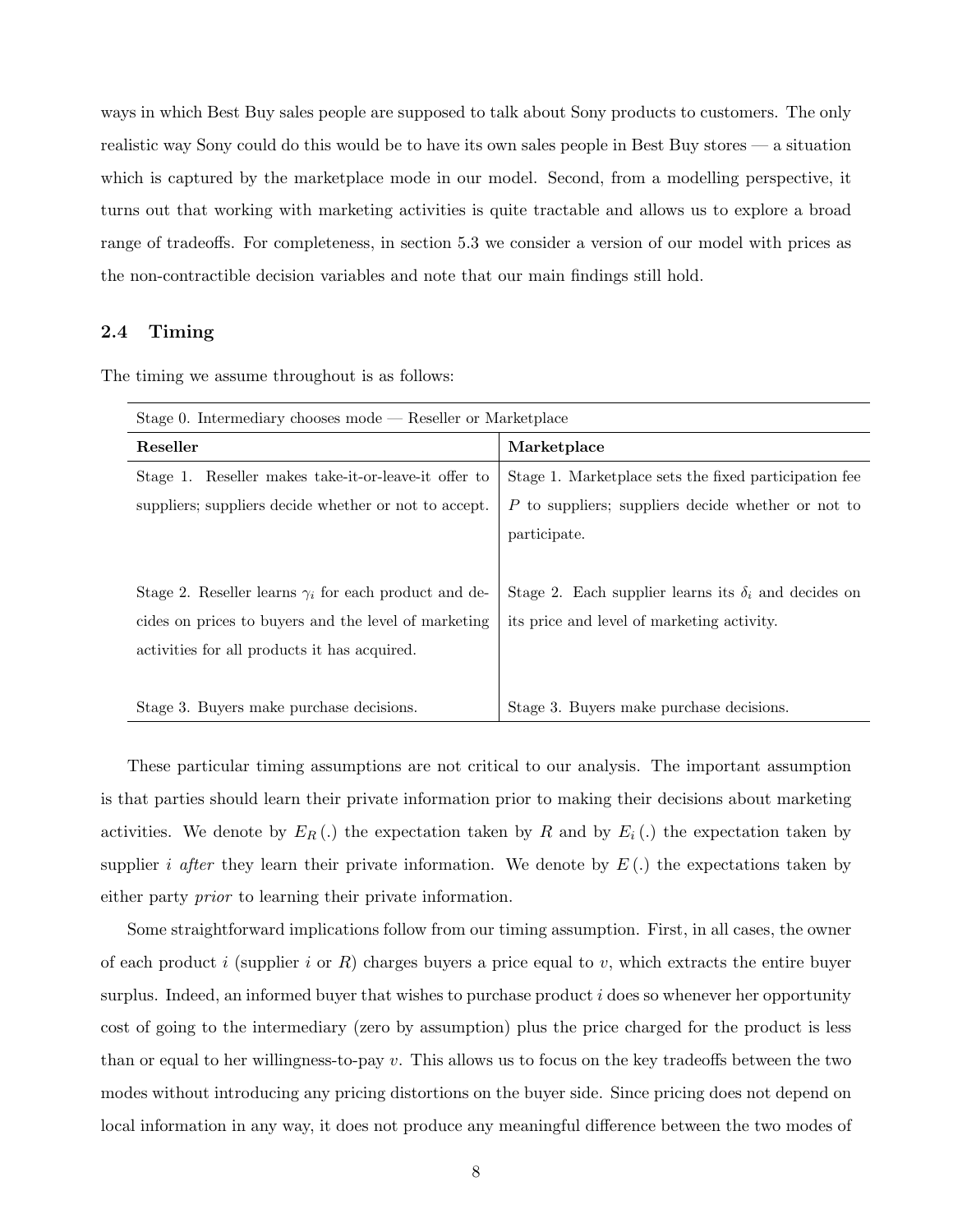intermediation in our model. Thus, whether prices can be contracted or not is irrelevant in our setting. Instead, all the action is concentrated in the choices of marketing activities. Second, the intermediary has all the bargaining power. It therefore extracts the entire *expected* surplus from all participating suppliers. As a result, in the benchmark model, total intermediary profit and total expected surplus (or welfare) are the same. This will change in section 3.3, where  $M$  suffers from unfavorable supplier expectations.

## 3 Key tradeoffs

This section presents the analysis and results for the benchmark setting outlined in the previous section, in the case of an intermediary choosing between the  $R$ -mode and the  $M$ -mode. We then introduce the possibility of spillovers, cost differences and network effects to highlight other important tradeoffs between the two modes.

**Reseller**  $R$ 's optimal contract offer to suppliers is to offer each unit at a price of zero — suppliers accept since it meets their opportunity cost, which we have normalized to zero. Suppose  $R$  makes the offer to  $n \leq N$  suppliers, so that it can sell n products to buyers. R then decides on  $a_1, ..., a_n$  to maximize its expected profit from selling the different products.

The reseller sets  $a_1, ..., a_n$  together to maximize expected joint profit after observing  $\gamma_1, ..., \gamma_n$ , but without observing  $\delta_1, ..., \delta_n$ . The reseller's expected profit at stage 2 can be written as

$$
\Pi_R(n) = (v - f) \sum_{i=1}^n E_R \left[ m - (a_i - (\theta + \gamma_i + \delta_i))^2 \right] - nF. \tag{2}
$$

Taking first order conditions and using that  $E_R(\delta_i) = 0$ , we obtain the optimal level of marketing activities for each product

$$
a_i^R = \theta + \gamma_i. \tag{3}
$$

Substituting (3) into (2), the reseller's expected profit is  $(v - f)(m - V_\delta) - F$  per product. Given (1), this is positive so the reseller offers all N products to obtain the expected profit

$$
\Pi_R = N\left( (v - f) \left[ m - V_\delta \right] - F \right). \tag{4}
$$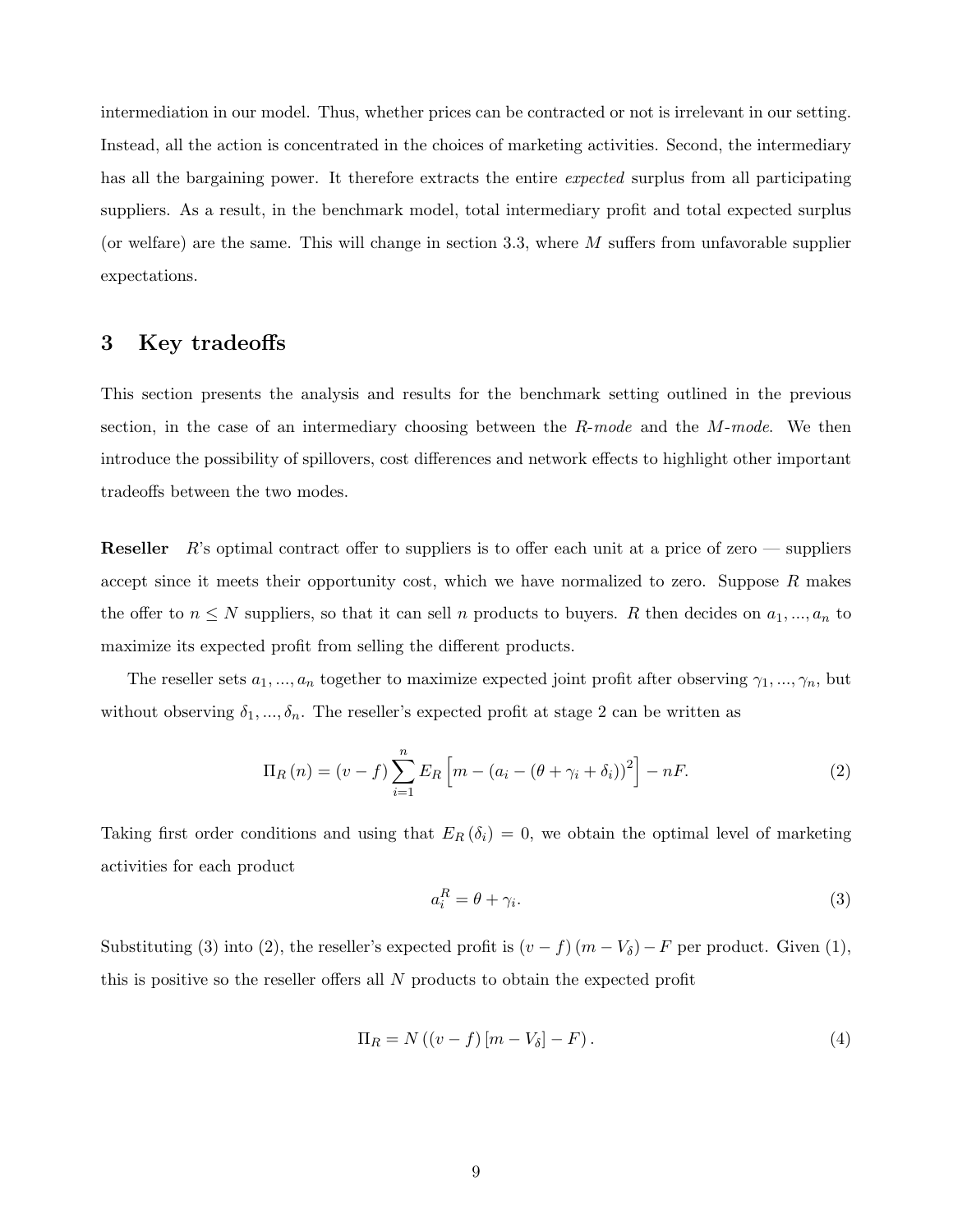**Marketplace** In this mode, suppliers maintain control rights over their marketing decisions  $a_i$ . Supplier i's expected profit net of the participation fee  $P$ , evaluated at stage  $2$ , is

$$
\pi_i = (v - f) E_i \left[ m - (a_i - (\theta + \gamma_i + \delta_i))^2 \right] - F - P,
$$
\n(5)

where supplier i observes its own  $\delta_i$  after joining the platform (but not any  $\gamma_i$  or any other  $\delta_j$ ). Taking first order conditions and using that  $E_i(\gamma_i) = 0$ , we obtain the optimal level of marketing activities for each product

$$
a_i^M = \theta + \delta_i. \tag{6}
$$

Substituting  $(6)$  into  $(5)$ , supplier is expected profit from participating with M is

$$
\pi_i = (v - f) [m - V_{\gamma}] - F - P.
$$

M can set  $P = (v - f)(m - V_{\gamma}) - F$  per supplier, which is positive given (1). It will therefore want to attract all N suppliers to obtain an expected profit of

$$
\Pi_M = N\left( (v - f) \left[ m - V_\gamma \right] - F \right). \tag{7}
$$

Comparing (4) with (7), we obtain the following benchmark result

**Proposition 1** The M-mode is preferred to the R-mode if and only if the variance of the suppliers' local information exceeds the variance of the intermediary's local information, i.e. if and only if  $V_{\delta} \geq V_{\gamma}.$ 

The condition above provides a simple benchmark to evaluate reseller-versus-marketplace tradeoffs. Control should be given to the party whose information is more important in terms of how best to design marketing activities. Note this comparison does not depend on the assumption that  $m, \theta$ , or F are the same for each product. The result would be identical if these varied across products in some way which was equally observed by suppliers and the intermediary. Our result also did not depend on M being assumed to charge only a fixed participation fee. If M could observe sales and also set a variable fee per unit of sales, this would reduce the supplier's margin from each sale, but not the choice of marketing activities. As a result, the effect would be to just transfer profits from the supplier to  $M$ , as with the participation fee.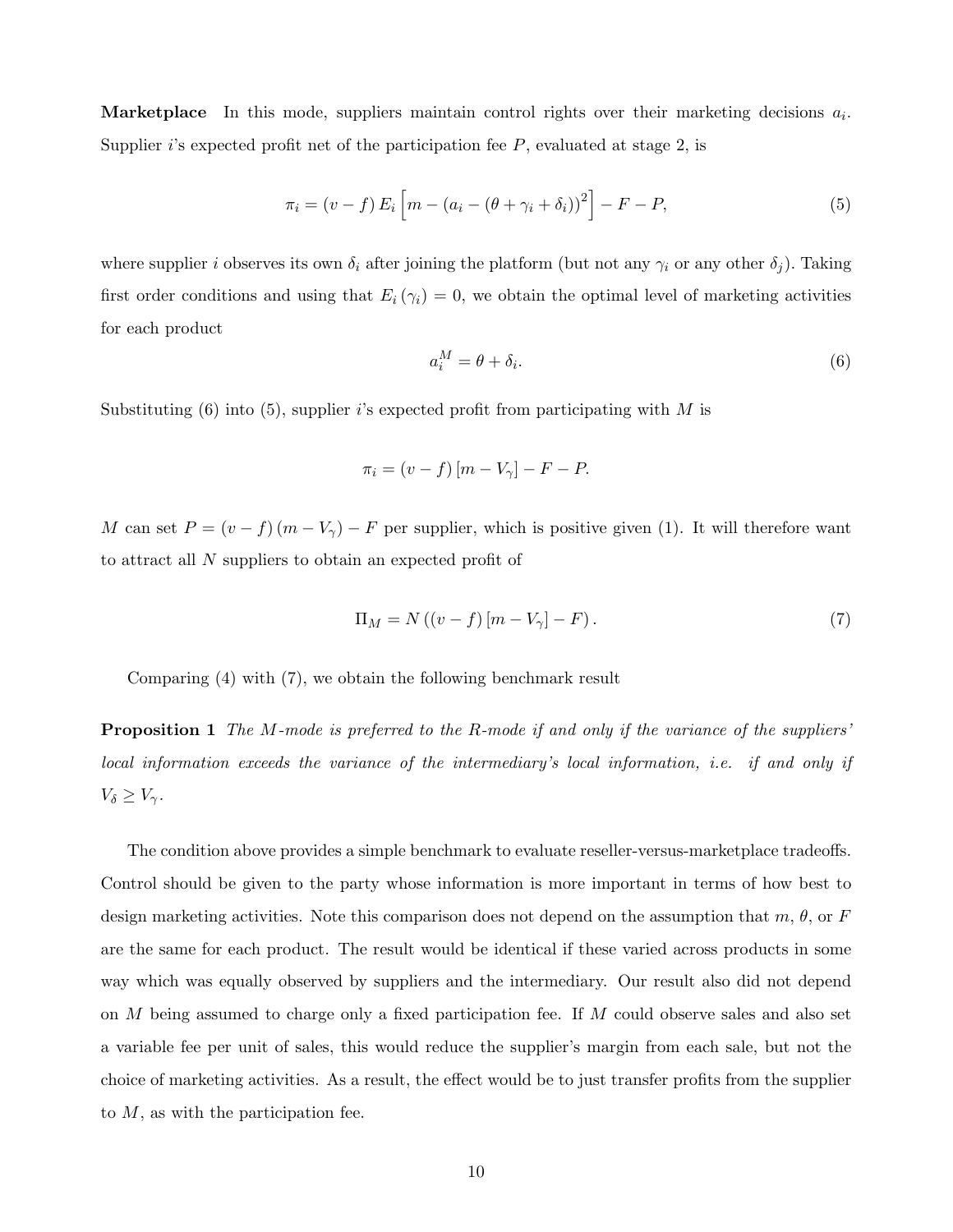In Proposition 1 we implicitly assumed that the intermediary has to choose the same mode for all of its products. This assumption is without loss of generality in this benchmark setting, given the informational advantage (whichever direction it is in) is consistent across products. An intermediary that offers some products directly itself (i.e. in the  $R$ -mode) and allows independent suppliers to sell other products over its platform (i.e. in the M-mode) would do strictly worse whenever  $V_{\delta} \neq V_{\gamma}$ . We explore settings in which such a hybrid mode would be chosen in Section 4.

#### 3.1 Cross-product spillovers

In many real-world settings, marketing activities have cross-product spillovers. To reflect this in the simplest possible way, suppose higher levels of marketing for one product either increase or decrease the number of buyers for all other products. The idea is that there may be some systematic bias in the choice of marketing activities, so they are systematically set too high or too low if chosen independently by individual suppliers. The most natural case is that spillovers are negative, reflecting that buyers have limited attention and a higher level of marketing activities for one product reduces the chance a buyer pays attention to others. For example, while electronics manufacturers like Panasonic and Samsung likely know better how to present their latest high-definition television sets and the products' features to consumers in a retail store (Best Buy or Gome), relative to the retailers, each individual manufacturer might be tempted to "over-invest" in promoting its own television sets over those of other manufacturers (e.g. by spending excessively on product displays, and on hiring sales representatives that have expertise in promoting their specific product rather than in being able to help consumers select across products). Thus, the store owner likely can do better in terms of coordinating marketing activities across all TV sets in the store.

Assuming spillovers take a linear form, demand for product i becomes

$$
m - (a_i - a_i^*)^2 + x \sum_{j \neq i} a_j,
$$

where x is the magnitude of the spillovers. R's profit at stage 2 if it sells n products is

$$
\Pi_R(n) = \max_{a_1, a_2, \dots, a_n} \left\{ (v - f) \sum_{i=1}^n E_R \left[ m - (a_i - a_i^*)^2 + x \sum_{j \neq i} a_j \right] - nF \right\}.
$$

Compared to before,  $R$  adjusts its marketing activities for product i to take into account the externality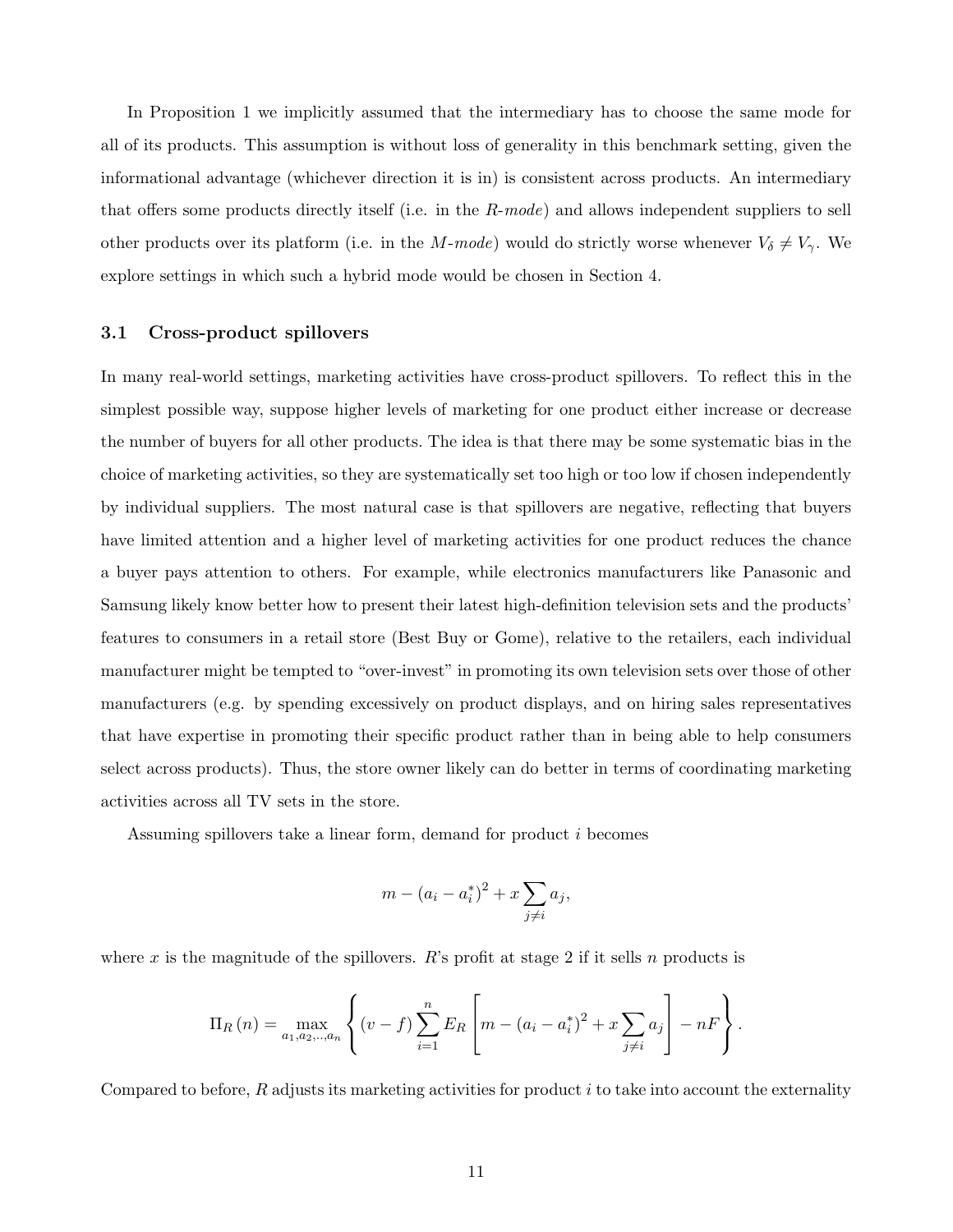on the  $(n - 1)$  other products, so

$$
a_i^R = \theta + \gamma_i + \frac{x}{2} (n-1).
$$

Substituting  $a_i^R$  back into profits, R's expected profit is

$$
\Pi_R(n) = (v - f) \sum_{i=1}^n E\left[m - V_{\delta} + x(\theta + \gamma_i)(n - 1) + \frac{x^2(n - 1)^2}{4}\right] - nF
$$
  
=  $n \left( (v - f) \left(m - V_{\delta} + x\theta(n - 1) + \frac{x^2(n - 1)^2}{4}\right) - F \right).$ 

If  $x < 0$  then assumption (1) is no longer sufficient to ensure intermediaries prefer to operate with all N products. We assume instead

$$
(v-f)[m - \max(V_{\delta}, V_{\gamma}) + x\theta(2N - 1)] > F,
$$
\n
$$
(8)
$$

which requires that x cannot be too negative. Under this assumption,  $R$  will want to offer all  $N$ products and obtains expected profit

$$
\Pi_R = N\left((v-f)\left(m - V_\delta + x\theta\left(N-1\right) + \frac{x^2\left(N-1\right)^2}{4}\right) - F\right). \tag{9}
$$

In contrast, an individual supplier selling over M obtains expected profit of

$$
\pi_i = (v - f) E_i \left[ m - (a_i - a_i^*)^2 + x \sum_{j \neq i} a_j \right] - F,
$$

so it ignores the effect of its choice of marketing activities on other suppliers. The result of profit maximization is  $a_i^M = \theta + \delta_i$ , as before, and so M's expected profit from each supplier is

$$
\pi_i = (v - f)(m - V_{\gamma} + x\theta(m - 1)) - F.
$$

Again, (8) ensures M will offer all N products even if  $x < 0$ , and obtain an expected profit of

$$
\Pi_M = N((v - f)(m - V_{\gamma} + x\theta (N - 1)) - F).
$$
\n(10)

Comparing (9) and (10) we obtain:

**Proposition 2** The M-mode is preferred to the R-mode if and only if  $V_{\delta} \ge V_{\gamma} + \frac{x^2(N-1)^2}{4}$  $\frac{\sqrt{(-1)}}{4}$ .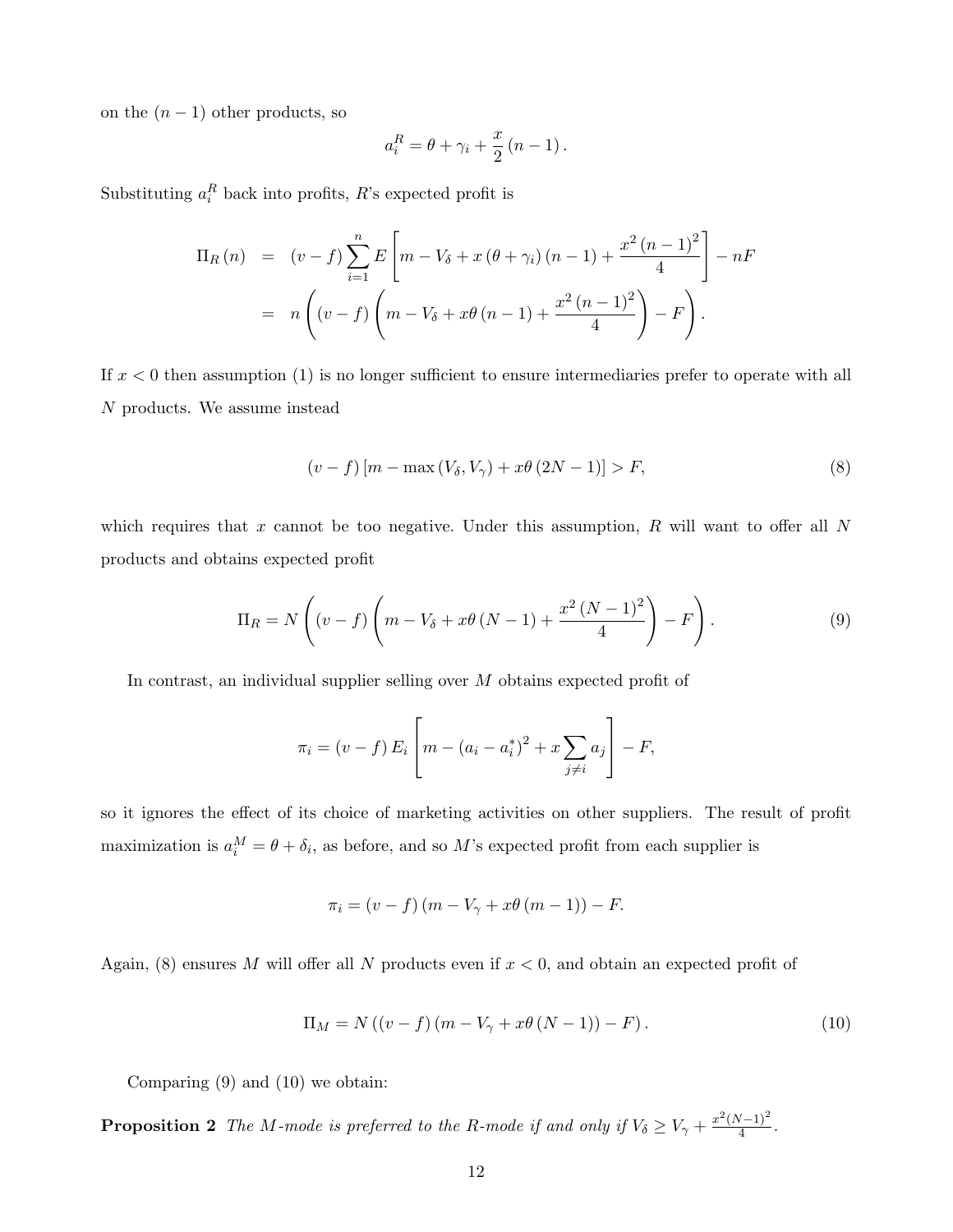Introducing spillovers unambiguously shifts the tradeoff in favor of the R-mode. Thus, the R-mode may now be preferred even if  $V_{\delta} > V_{\gamma}$ . This reflects that R takes into account the cross-product externalities from the promotion of product  $i$  on other products, something  $M$  cannot do if suppliers cannot coordinate their decisions and M cannot condition on suppliers' choices of marketing activity. As a result, the *M-mode* is preferred whenever suppliers' informational advantage in exploiting local information more than offsets the importance of accounting for externalities. Note that the sign of the externality x (i.e. whether spillovers are positive or negative) does not matter in this case — all that matters is its magnitude. Also note that variable fees remain redundant since they do not influence an individual supplier's choice of marketing activities.

#### 3.2 Cost differences

In this section we focus on the effect of cost differences between  $R$  and  $M$ . Recall in the benchmark setting we assumed  $F_R = F_M$  and  $f_R = f_M$ . Consider relaxing these equalities. (4) and (7) become

$$
\Pi_R = N ((v - f_R) (m - V_\delta) - F_R)
$$
  

$$
\Pi_M = N ((v - f_M) (m - V_\gamma) - F_M).
$$

Given (1) both expressions are positive. Comparing the two, we get:

**Proposition 3** The M-mode is preferred to the R-mode if and only if:

$$
(v - f_R) V_{\delta} \ge (v - f_M) V_{\gamma} + (f_M - f_R) m + F_M - F_R.
$$
 (11)

The M-mode is relatively more profitable if products are long-tail (popular), i.e. if m is low. Conversely, the R-mode is relatively more profitable if products are short-tail (popular), i.e. if m is high.

In general, the effect of cost differences on the benchmark tradeoff is ambiguous — it depends on the magnitude of variable cost saving under the  $R$ -mode versus the decrease in fixed costs under the M-mode. Indeed, it is natural to assume that  $F_R > F_M$  and  $f_M > f_R$ . This means that the fixed cost to R of offering an additional product is higher than the fixed cost of each additional supplier signing up with  $M$ . The fixed cost to  $R$  could include the cost of quality inspection for each new product, contract negotiations with the new supplier, expansion of inventory storage, distribution and delivery services to handle the additional product, and so on. On the other hand, R generally has lower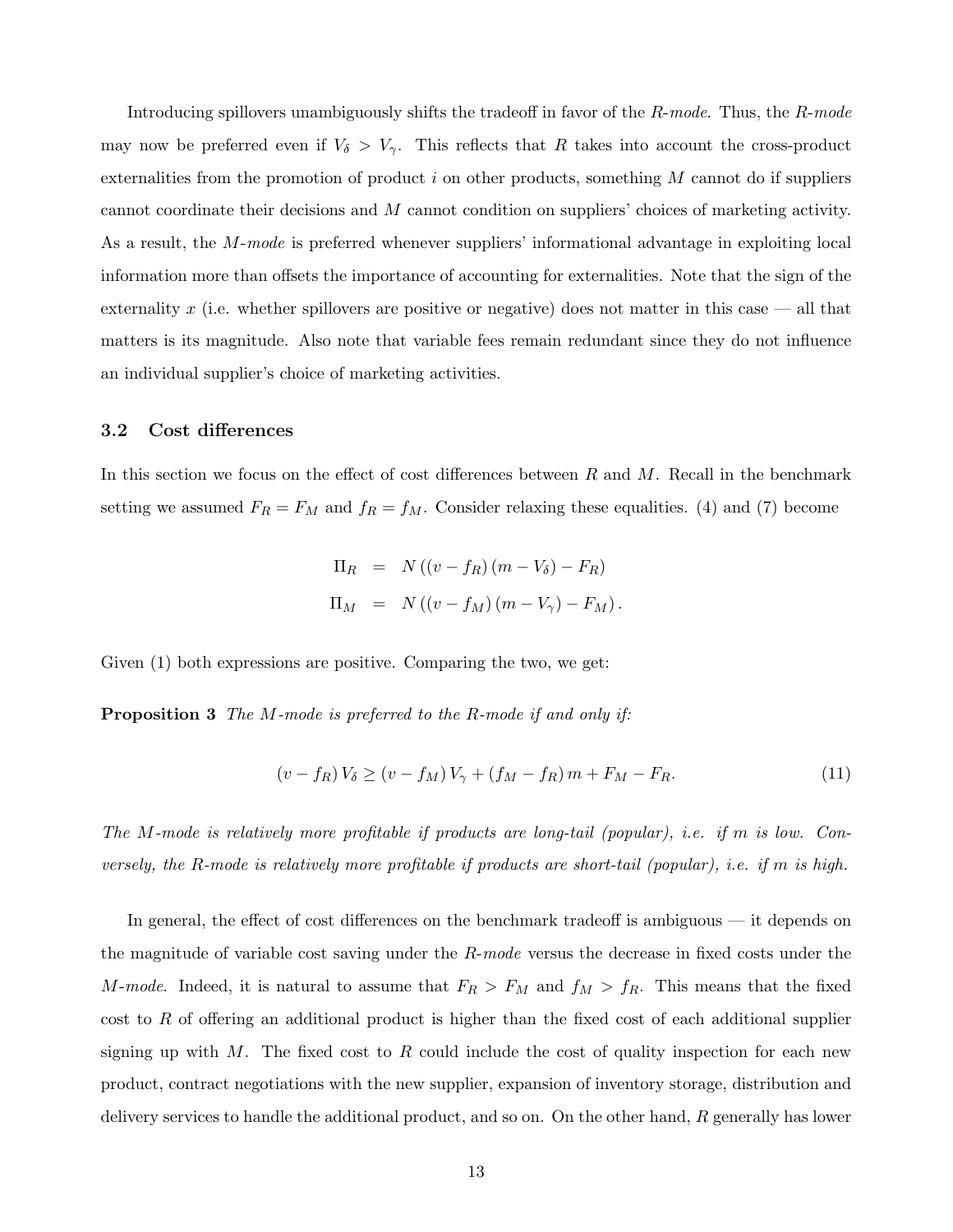unit costs for any given product sold relative to sellers of individual products, reflecting R's superior efficiency in activities such as inventory handling, payment, and order fulfillment. The assumption  $f_M > f_R$  implies that the factor  $(f_M - f_R)$  m shifts the tradeoff in favor of R, but more so when products have high values of m (i.e. short-tail or popular products) than if products have low values of m (i.e. long-tail or unpopular products). It also implies that the informational disadvantage of  $R$ (not observing  $\delta_i$  shocks) is magnified by its higher margins, while the informational disadvantage of M (not observing  $\gamma_i$  shocks) is dampened by its lower margins.

#### 3.3 Network effects with unfavorable expectations

Previously, we have assumed that the number of buyers for each supplier does not depend on how many suppliers the buyer can purchase from. If buyers are more likely to come to an intermediary with more suppliers present (or offering more products), then suppliers' expectations can matter. To capture this, consider the case  $m$  increases in  $n$ . This captures a possible cross-group network effect between suppliers and buyers. This could arise either because the more products that are made available, the more buyers will become aware of and willing to use the intermediary (e.g. through word of mouth, reputation effects or other sources of information and review) and/or the more likely a given buyer that is informed about and interested in a particular product available through the intermediary will find other products of interest through the intermediary. In other words, we allow for positive agglomeration effects, contained in  $m(n)$ . We normalize  $m \equiv m(N)$ . To ensure M is always profitable we add to (1) the new assumption that

$$
(v - f) (m (1) - V_{\gamma}) > F.
$$
 (12)

The previous analysis remains valid in the presence of this network effect provided all N suppliers participate on the marketplace in equilibrium. This is the case when  $M$  benefits from favorable expectations — i.e. suppliers always coordinate on joining if they make non-negative profits in the resulting equilibrium. Since m is increasing in n, the marketplace wants to sign up all N suppliers. R's problem is also unaffected. Suppliers do not need to form expectations of how many other suppliers join when deciding whether or not to sell to  $R$ , since their payoff is independent of how many buyers show up.

Let us now examine the case in which suppliers hold unfavorable expectations, i.e. they coordinate on not adopting whenever this is an equilibrium. This scenario is particularly relevant for marketplaces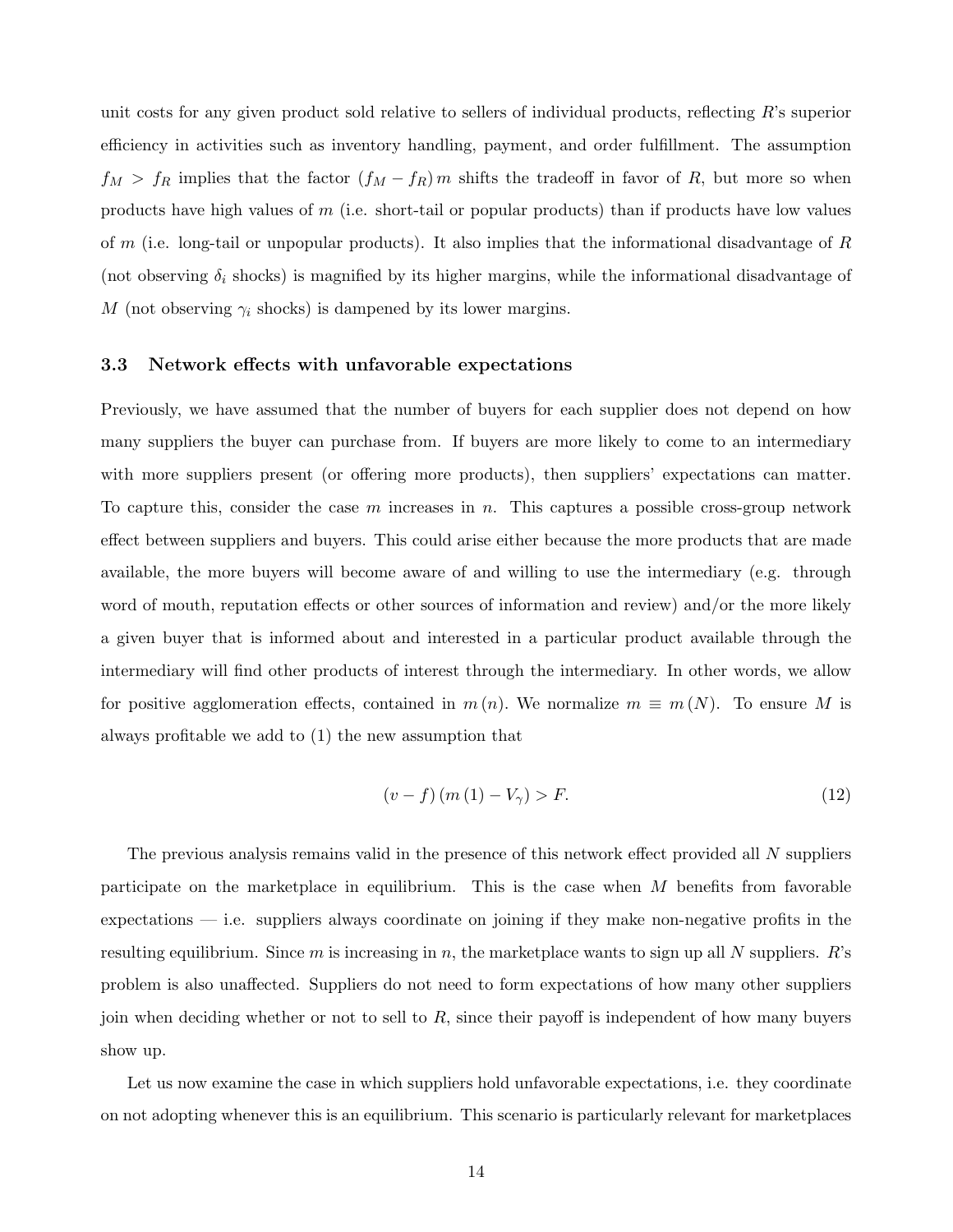that are part of early-stage ventures. Our treatment of unfavorable expectations follows Caillaud and Jullien (2003), Hagiu and Spulber (2013), and Halaburda and Yehezkel (2013).

The optimal choices of marketing by suppliers are unchanged compared to section 3 because individual suppliers do not take into account the number of other suppliers that join when choosing their marketing activities. Thus, each individual supplier's expected net profit from joining  $M$  when it expects  $n^e \geq 0$  other suppliers to join is  $(v - f)(m(n^e + 1) - V_\gamma) - F - P$ , where P is the access fee charged by M. We denote this profit  $\pi (n^e + 1) - P$ . When suppliers hold unfavorable expectations, for any given P, each supplier expects no other supplier to join whenever this is an equilibrium, i.e. whenever  $\pi(1) - P \leq 0$ . In this case, if M charges  $P > \pi(1)$ , then no suppliers join (this is an equilibrium in the subgame, and it prevails under unfavorable expectations). Thus, the maximum price that M can charge so that suppliers join is  $P = \pi(1)$ . At this price, the only equilibrium is that all N suppliers offered the contract join and expect all other suppliers to join. The profit extracted by M is therefore  $N\pi(1)$ , which is equal to

$$
\Pi_M = N((v - f)(m(1) - V_\gamma) - F).
$$
\n(13)

Note that (13) is less than (7) given m is increasing in n, so that unfavorable expectations lower M's profit. Assumption (12) ensures that M still prefers to attract all N suppliers. Comparing (13) with  $(4)$ , we have:

**Proposition 4** When  $m$  is increasing in  $n$  and given the intermediary faces unfavorable expectations. the M-mode is preferred to the R-mode if and only if

$$
V_{\delta} \ge V_{\gamma} + m(N) - m(1). \tag{14}
$$

Unfavorable expectations shift the tradeoff unambiguously in favor of the  $R$ -mode, which may now be preferred even when the local information of individual suppliers is more important. The additional term on the right hand side of the inequality captures the size of the network effect. The R-mode allows the intermediary to sidestep the unfavorable expectations problem that the  $M$ -mode can run into.

There are two ways for M to mitigate the problem arising from network effects and unfavorable expectations. One is to offer some products under the R-mode, an option we analyze in Section 4. The other option is to charge a variable fee per unit of sales (if it can observe supplier sales). This can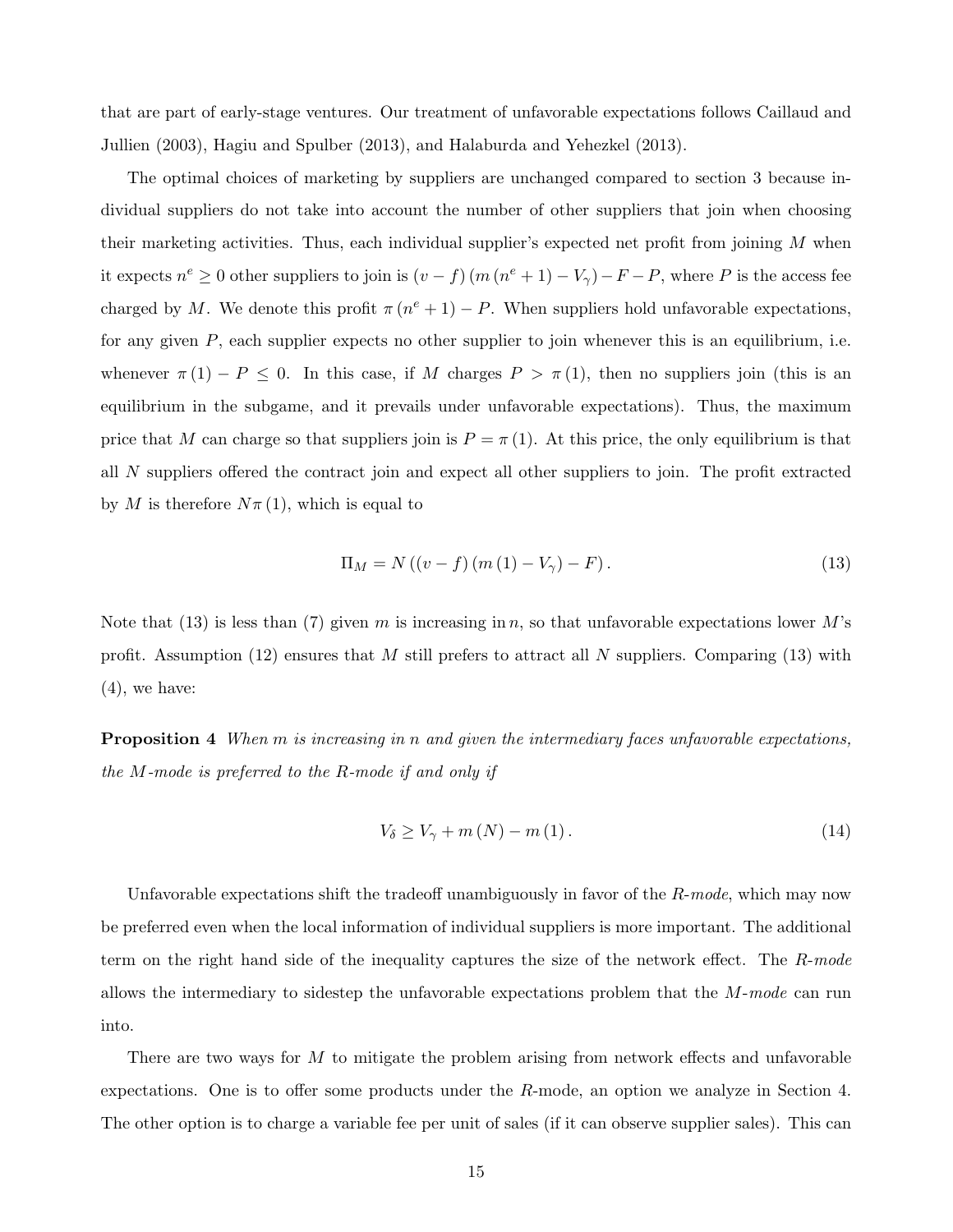eliminate the need to set a fixed participation fee, and so reduces the role of network effects. In fact, if  $M$  can pay suppliers to join, then it can completely overcome unfavorable expectations by subsidizing the suppliers' fixed participation costs and extracting all of their rents through variable fees. This leads to (almost) the same profits as under favorable expectations. Such subsidies may, however, not be feasible, for instance because they could lead to an adverse selection problem in which firms that are not genuine suppliers join simply to collect the subsidy. In the Appendix we prove:

**Proposition 5** When m is increasing in n, the intermediary faces unfavorable expectations, the marketplace can observe and condition on suppliers' sales but cannot subsidize suppliers to join the marketplace, the M-mode is preferred to the R-mode if and only if

$$
V_{\delta} \ge V_{\gamma} + \rho \left( m \left( N \right) - m \left( 1 \right) \right),\tag{15}
$$

where

$$
\rho = \frac{F}{\left(v - f\right)\left(m\left(1\right) - V_{\gamma}\right)} \in \left(0, 1\right).
$$

Comparing (15) with (14), the effect of network effects is dampened by the multiplying factor  $\rho$ which lies strictly between 0 and 1. Thus, while the intermediary's choice is still unambiguously titled towards the R-mode in the face of network effects and unfavorable expectations, variable fees do help to mitigate the effect.

## 4 Hybrid modes

So far we have focused on an intermediary that has to choose between the M-mode and the R-mode. In section 3 we noted that an intermediary that could offer some products under each mode would not want to do so. In reality, intermediaries that sell products using both modes are quite prevalent. Amazon is a prominent example. Closer to our model are the examples of Best Buy and department stores. In the sections that follow, we highlight several key factors which can make a hybrid mode optimal.

#### 4.1 Heterogenous information

In our benchmark model, we have assumed the variances of supplier and intermediary information, respectively, are the same for all products. Suppose instead they are different, such that for all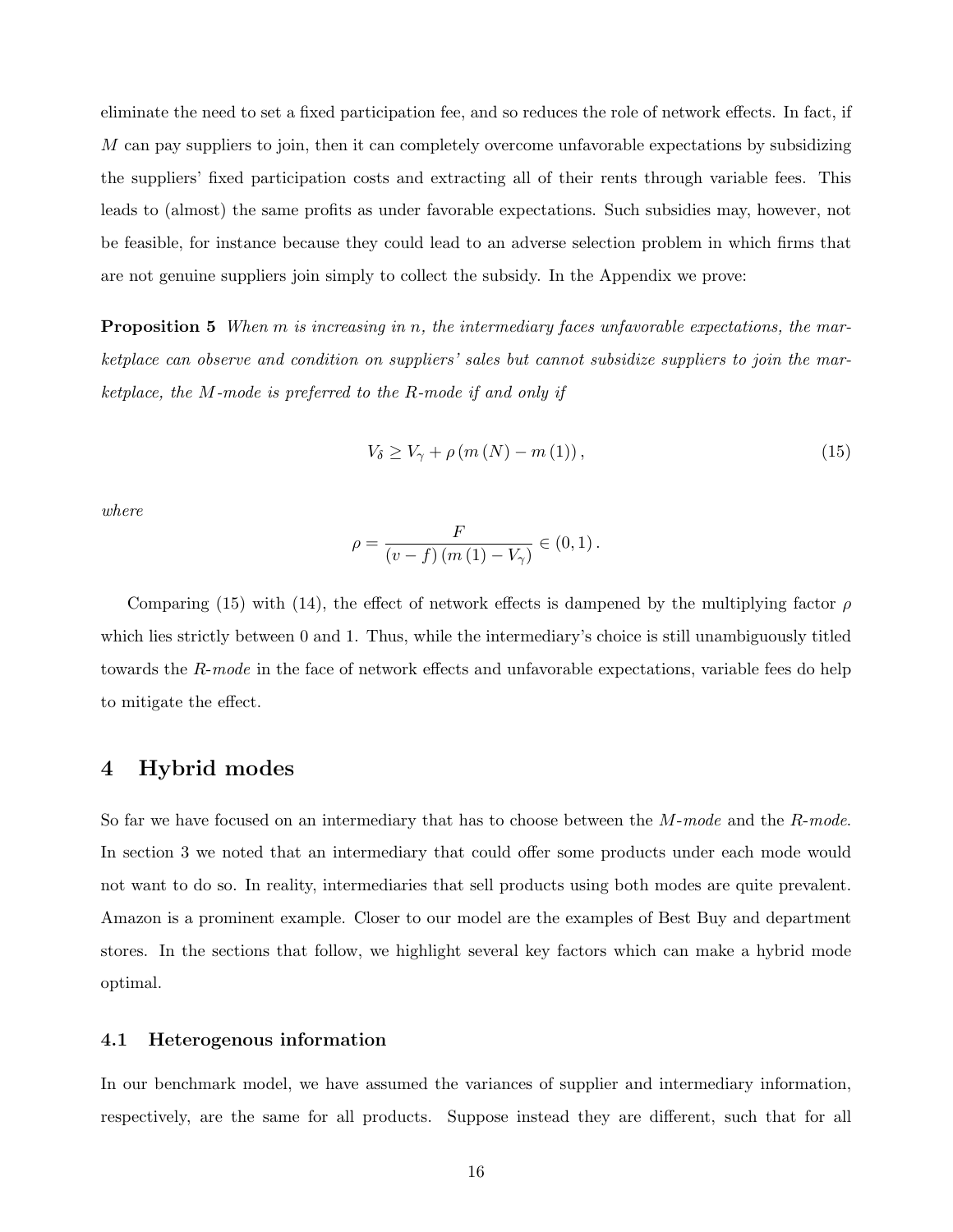$i \in S_R \subset [N] \equiv \{1, ..., N\}$  we have  $Var(\gamma_i) > Var(\delta_i)$ , and for all  $i \in S_M = [N] \backslash S_R$  we have  $Var(\gamma_i) < Var(\delta_i)$ . It is then straightforward to see:

**Proposition 6** The intermediary's optimal strategy is to offer all products  $i \in S_R$  in the R-mode and all products  $i \in S_M$  in the M-mode.

In other words, the intermediary should use the R-mode for all products where it has an informational advantage over suppliers and the  $M$ -mode for all products where the advantage lies with suppliers.

#### 4.2 Heterogenous spillovers

As we have seen, spillovers across products unambiguously shift the basic tradeoff in favor of the Rmode. If all spillovers are the same as we assumed in Section 3.1, then the optimal model is still either a pure reseller or a pure marketplace. In reality, spillovers may be asymmetric, i.e. some products generate larger spillovers than others. In such scenarios, if suppliers' information is more important than reseller information, it may be optimal to have some products offered in the M-mode (those products for which marketing does not generate any systematic and significant spillovers) and others offered in the  $R$ -mode (those products for which marketing generates a consistent and important spillover in one direction).

To illustrate, suppose there exists a partition of [N] into two sets  $S_R$  and  $S_M = [N] \setminus S_R$ , such that all products  $i \in S_R$  generate spillovers equal to x among each other but no spillovers on products  $i \in S_M$ , and products  $i \in S_M$  generate no spillovers whatsoever. Then the profits of the intermediary can be decomposed into the two sets of products, with the profits being separable across the two groups. Thus, proposition 2 applies to the group of products in  $S_R$  and proposition 1 applies to the group of products in  $S_M$ . We obtain:

**Proposition 7** Suppose all products  $i \in S_R$  generate spillovers equal to x on each other, while products  $i \in S_M$  do not generate nor receive any spillovers. The intermediary chooses the interior hybrid mode in which it offers products  $i \in S_R$  under the R-mode and products  $i \in S_M$  under the M-mode if and only if

$$
V_{\gamma} < V_{\delta} \le V_{\gamma} + \frac{(N_R - 1)^2 x^2}{4}.
$$

Otherwise, if  $V_\delta \leq V_\gamma$  then the intermediary chooses the pure R-mode; if  $V_\delta > V_\gamma + \frac{(N_R-1)^2 x^2}{4}$  $\frac{(-1)^x}{4}$  then the intermediary chooses the pure M-mode.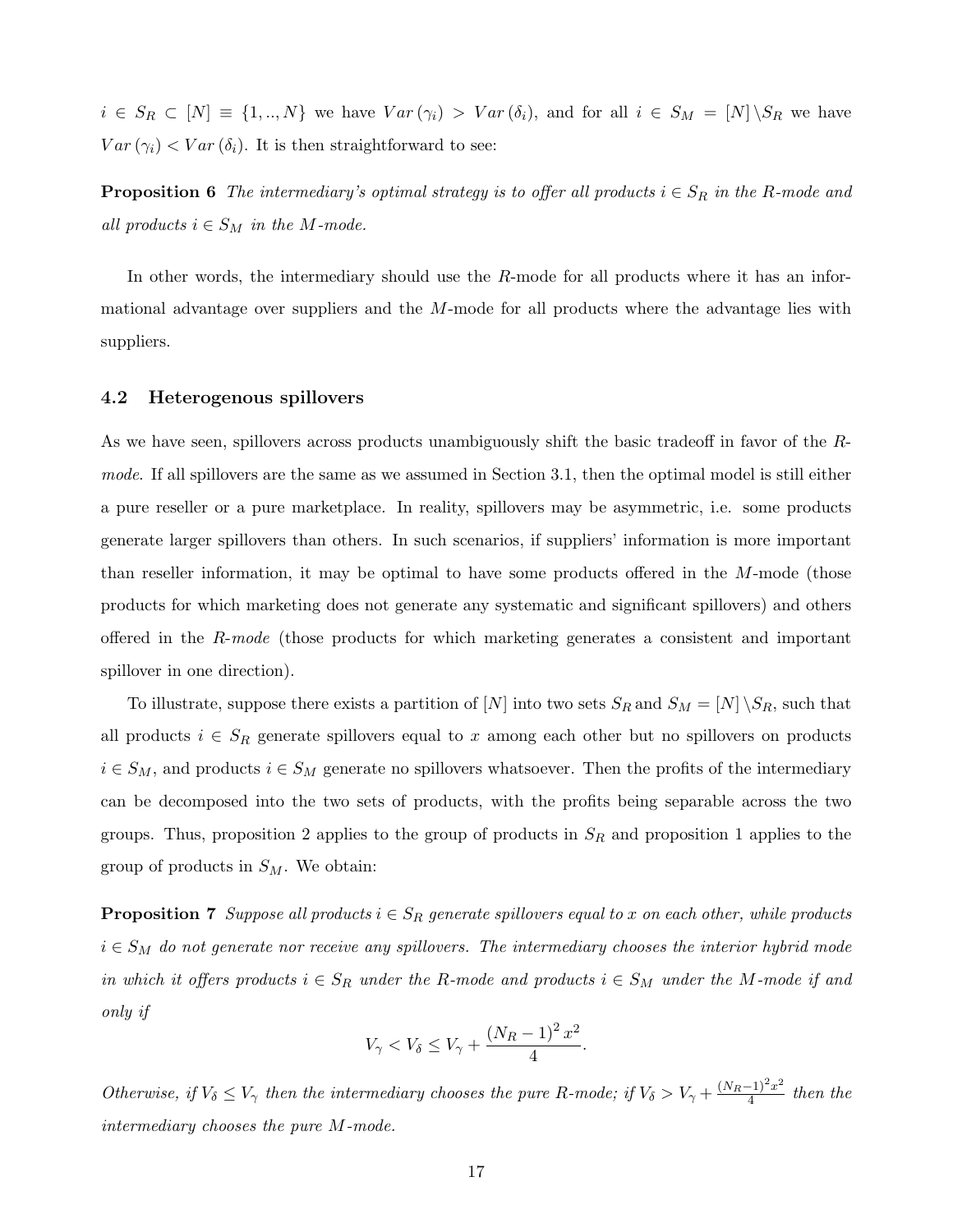Clearly the pure R-mode dominates if  $V_{\delta} \leq V_{\gamma}$ . Not only does R have an information advantage for all products, but it can fully internalize the effect of the spillovers between products in  $S_R$ . If  $V_{\delta} > V_{\gamma}$ , then the information advantage rests with the suppliers, so the M-mode is preferred for those products in  $S_M$  for which there are no spillovers. If  $V_\delta$  is sufficiently high, this information advantage will more than offset the benefit of coordinating marketing activities, and the intermediary will prefer the M-mode even for the products in  $S_R$ .

A more interesting case arises if the spillovers generated from products in  $S_R$  extend to all products. In this case, even if the intermediary controls all products in  $S_R$  under the R-mode it will still not internalize all the spillovers they create. There can then be a role for offering some additional products (i.e. some from  $S_M$ ) in the R-mode. In the appendix, we prove:

**Proposition 8** Suppose all products  $i \in S_R$  generate spillovers equal to x on all other products, while products  $i \in S_M$  do not generate any spillovers. Assume  $N_R^2 + N_R > 2N - 1$ . Then the optimal mode is:

- pure R-mode if  $V_{\delta} V_{\gamma} \leq \frac{x^2}{4} N_R$
- sell  $N_R$  products in  $S_R$  and  $k^*$  products from  $S_M$  under the R-mode and all other products under the M-mode if  $\frac{x^2}{4}N_R \leq V_\delta - V_\gamma \leq \frac{x^2}{4}$  $\frac{c^2}{4}(1-N_R^2+2N(N_R-1)),$  where  $k^* \in [1, N-N_R-1]$ satisfies the following bounds

$$
(N - N_R) - \frac{2(V_\delta - V_\gamma)}{N_R x^2} - \frac{1}{2} < k^* < (N - N_R) - \frac{2(V_\delta - V_\gamma)}{N_R x^2} + \frac{1}{2} \tag{16}
$$

• pure M-mode if  $V_{\delta} - V_{\gamma} \geq \frac{x^2}{4}$  $\frac{x^2}{4}(1-N_R^2+2N(N_R-1)).$ 

Once again, the pure R-mode dominates if  $V_{\delta} \leq V_{\gamma}$ . In case  $V_{\delta} > V_{\gamma}$ , the intermediary now faces a tradeoff. Suppliers within  $S_M$ enjoy an information advantage, but, by taking control of some products from  $S_M$ , the intermediary can better internalize the spillovers generated by the marketing choices of products in  $S_R$ . This also raises the amount that independent suppliers are willing to pay to join, given that the marketing activities of products in  $S_R$  are better optimized in terms of the spillovers they create.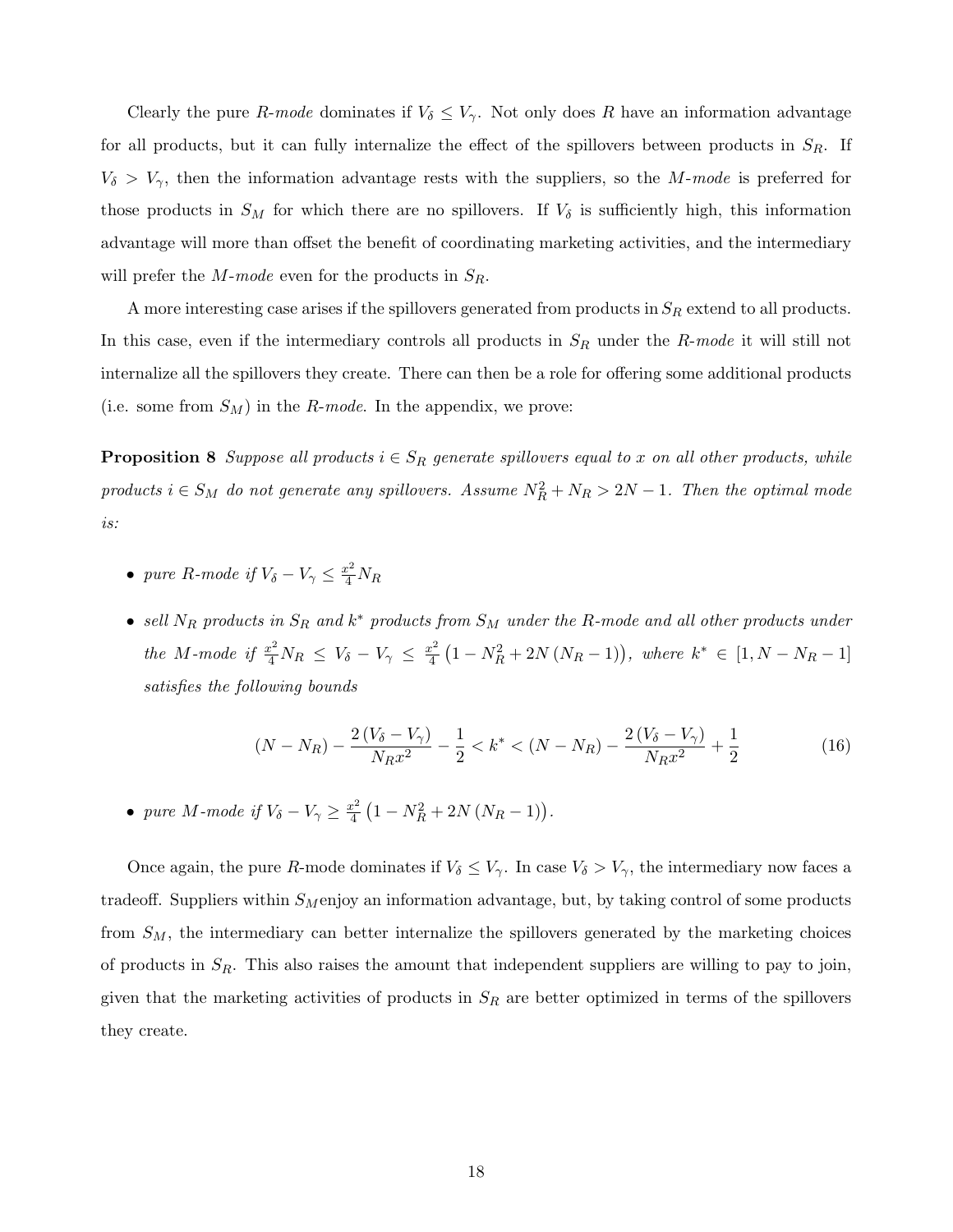#### 4.3 Heterogeneous products and cost differences

Suppose the value of m differs across products so that  $m_1 \leq m_2 \leq ... \leq m_N$  with at least one inequality strict. Some products are long-tail products (have low  $m_i$ ) and some products are short-tail products (have high  $m_i$ ). Furthermore, assume there are cost differences as in Section 3.2. Then the profit the intermediary obtains from product i if it operates in the R-mode is  $(v - f_R)(m_i - V_\delta) - F_R$ . Allowing M to set different participation fees for the different products to reflect the different values of  $m$ , the profit the intermediary obtains from product i if it operates in the M-mode is  $(v - f_M)(m_i - V_{\gamma}) - F_M$ . Then it follows:

**Proposition 9** The intermediary's optimal strategy is to offer products i such that  $m_i \leq m^*$  in the M-mode and products i such that  $m_i > m^*$  in the R-mode, where the cutoff  $m^*$  is given by

$$
m^* = \frac{V_\delta\left(v - f_R\right) - V_\gamma\left(v - f_M\right) + F_R - F_M}{f_M - f_R}.
$$

In other words, an intermediary facing heterogeneous demands should sell long-tail products in the M-mode and short-tail products in the R-mode.

#### 4.4 Unfavorable expectations

Suppose, as in section 3.3 that m is increasing in n, i.e. there are network effects. In this case, the presence of unfavorable expectations creates a natural reason for the intermediary to choose a hybrid strategy: offer a sufficient number of products under the R-mode in order to overcome unfavorable expectations, but not too many if suppliers' local information is more important than the intermediary's.

Suppose the intermediary offers  $0 \leq n_R \leq N$  products under the R-mode and  $(N - n_R)$  products under the *M-mode*. Unfavorable expectations means that independent suppliers expect the intermediary will only be able to offer the  $n_R$  products it has bought as a reseller whenever it is an equilibrium for the independent suppliers not to affiliate (i.e. when their surplus is negative if they each assume all the other independent suppliers do not affiliate). Thus, the amount the intermediary can extract from independent suppliers (if  $n_R < N$ ) is

$$
(N - nR) ((v - f) (m (nR + 1) - V\gamma) - F).
$$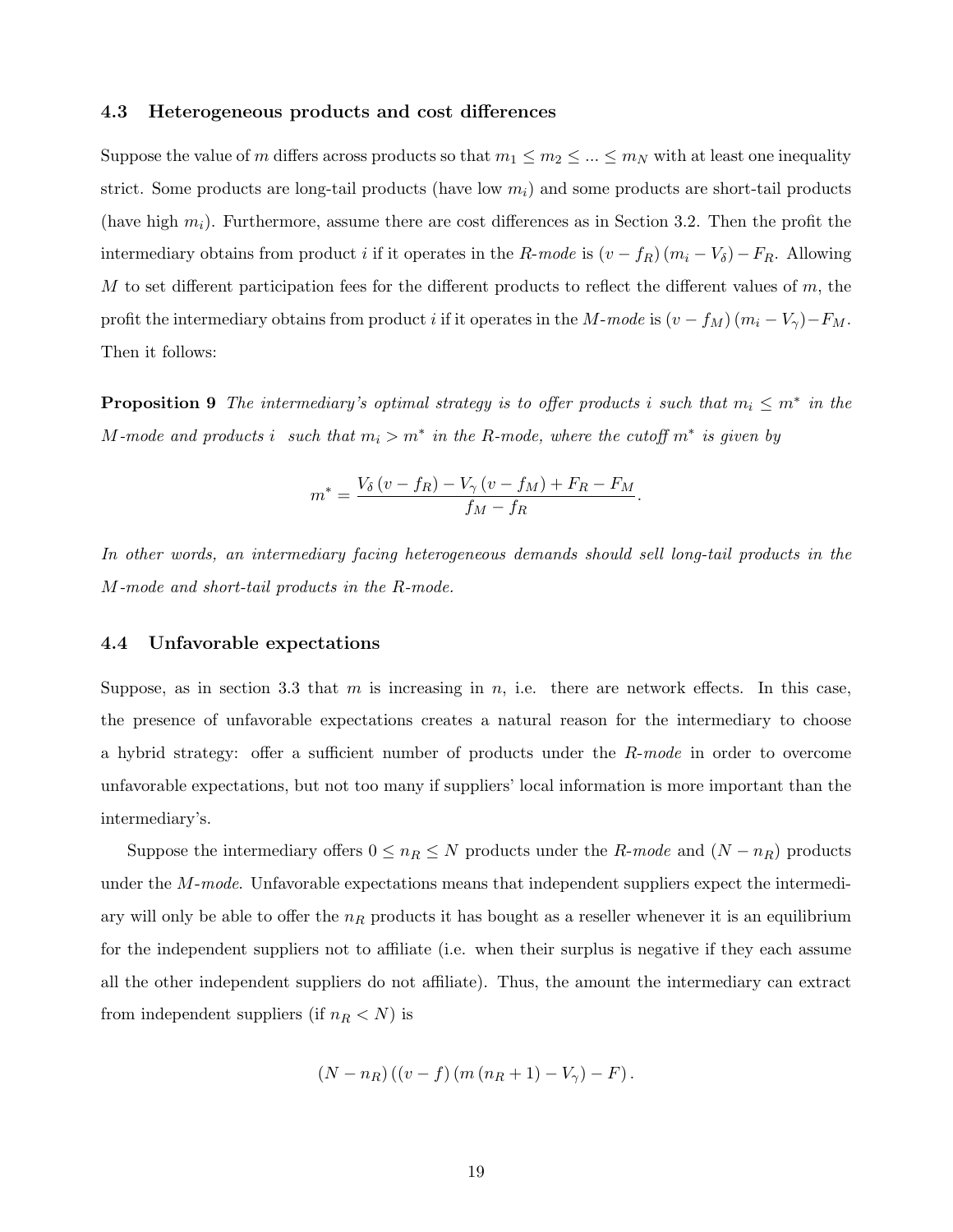Its profit from selling the remaining  $n_R$  products itself is

$$
n_R((v-f)(m(N)-V_\delta)-F).
$$

Adding the two components of profit, the intermediary's expected profit is

$$
\Pi\left(n_R\right) = \left(v - f\right) \left( \begin{array}{c} \left(N - n_R\right)m\left(n_R + 1\right) + n_R m\left(N\right) \\ - \left(N - n_R\right)V_\gamma - n_R V_\delta \end{array} \right) - nF. \tag{17}
$$

Since  $m(N) > m(n_R + 1)$  and since  $m(n_R + 1)$  is increasing in  $n_R$  for  $n_R < N - 1$ , the first term in square brackets is unambiguously increasing in  $n_R$  up to  $n_R = N - 1$ . This represents the fact that the  $R$ -mode allows the intermediary to avoid unfavorable expectations, so shifting more products to this mode increases profit. By itself, this term would push the intermediary to offer all products in the R-mode.<sup>4</sup> However, if  $V_{\delta} > V_{\gamma}$ , then the second term in square brackets is decreasing in  $n_R$ . This is due to the informational advantage of suppliers in the M-mode. Thus, there can be a tradeoff. Offering more products in the  $R$ -mode helps overcome unfavorable expectations but it loses valuable supplier information. The following proposition is proven in the appendix.

**Proposition 10** Suppose  $m(n_K) = m - \alpha (N - n_K)$  for  $1 \le n_K \le N$ , with  $\alpha > 0$ . If  $V_{\delta} \le V_{\gamma}$ , then the intermediary will choose to offer all products in the R-mode. If  $V_{\gamma} < V_{\delta} < V_{\gamma} + 2\alpha (N-1)$ , the intermediary will adopt a hybrid mode. If  $V_{\delta} \ge V_{\gamma} + 2\alpha (N-1)$ , the intermediary will offer all products in the M-mode. In the case that the intermediary adopts the hybrid solution, the optimal number of products  $n_R^*$  offered in the R-mode is bounded by the inequalities

$$
N - 1 - \frac{V_{\delta} - V_{\gamma}}{2\alpha} < n_R^* < N - \frac{V_{\delta} - V_{\gamma}}{2\alpha}.\tag{18}
$$

If  $V_{\delta} \leq V_{\gamma}$ , then the *R-mode* dominates both on informational grounds and as a way to overcome unfavorable expectations. When  $V_{\delta} > V_{\gamma}$ , offering  $N-1$  products in the R-mode fully overcomes pessimistic expectations, leaving one product to be offered in the M-mode to exploit the information advantage suppliers have in this case. Of course, once  $V_{\delta}$  is sufficiently large relative to  $V_{\gamma}$ , it is optimal to offer all products in the M-mode. Note the bounds in (18) for the optimum number of products sold in the R-mode are decreasing in  $V_{\delta} - V_{\gamma}$  (consistent with an informational advantage driving the

<sup>&</sup>lt;sup>4</sup>Note selling  $N-1$  products in the R-mode and one in the M-mode would be equivalent to selling all N in the R-mode from the perspective of overcoming unfavorable expectations.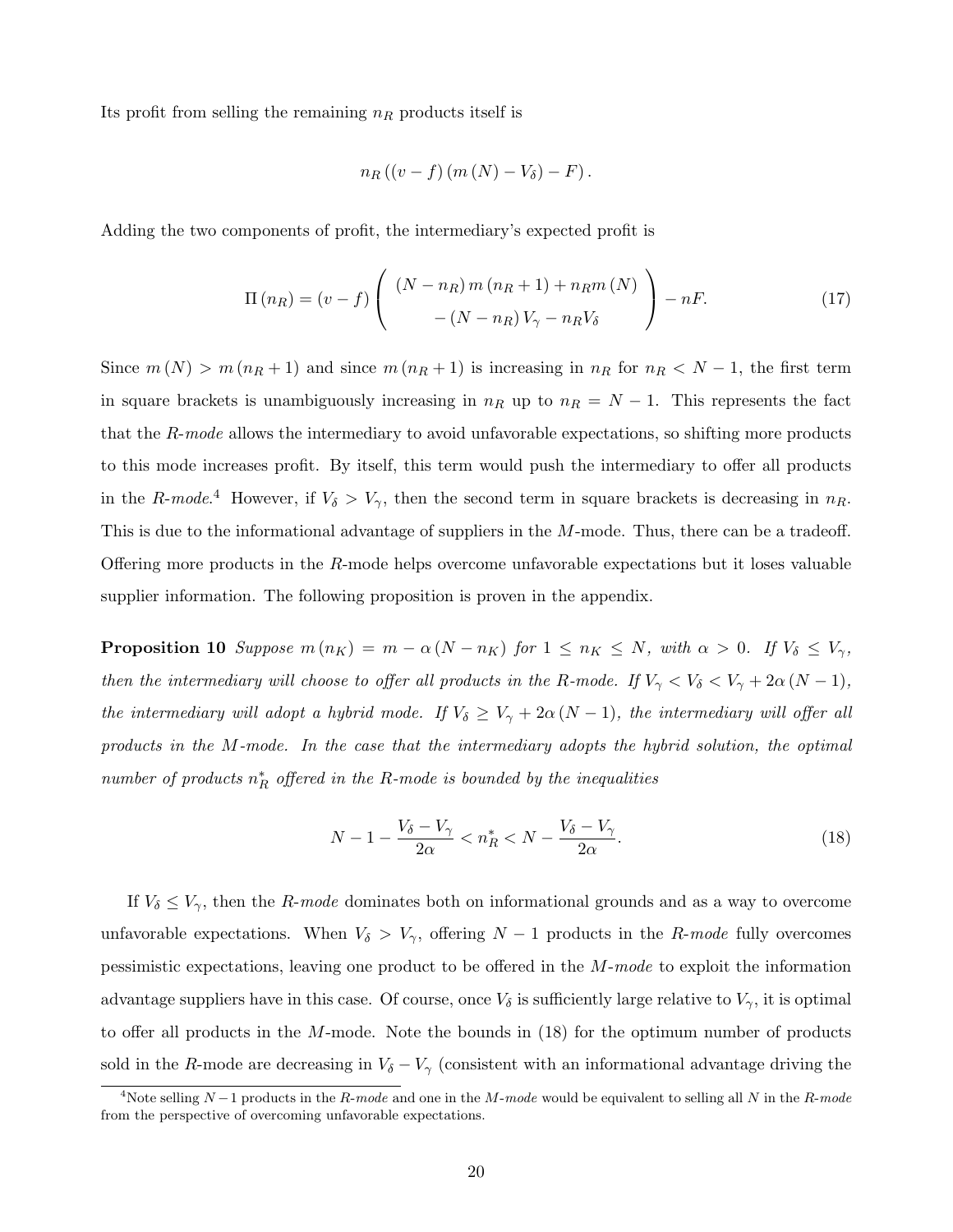choice between the two modes) and increasing in the magnitude of network effects  $\alpha$  (consistent with the finding of 3.3 that network effects are detrimental to the M-mode under unfavorable expectations).

## 5 Robustness

In this section we discuss the implications of some modifications to our setup, which are meant to highlight the robustness and general nature of the insights we have drawn.

#### 5.1 Downward-sloping demand from suppliers

We have assumed that in the absence of network effects, both  $M$  and  $R$  can extract the entire expected surplus from suppliers. This was either because suppliers (and their products) were completely symmetric or, where they were not, because we implicitly assumed that intermediaries  $(M \text{ in particular})$ could price discriminate, i.e. M could observe any heterogeneity across suppliers and set different participation fees accordingly.

It is straightforward to extend our model to accommodate heterogeneity across products, such that the heterogeneous parameter (e.g. different  $m_i$ 's across products) is unobservable to the intermediary. In this case, the intermediary would be unable to extract the full supplier surplus and would therefore face a supplier demand for participation that is downward-sloping in the price(s) charged (under both modes). As long as the heterogeneous parameter does not affect marketing activities (for instance, heterogeneity in  $m$  has no bearing on the choices of marketing activities), our main results and conclusions go through unchanged. In a Supplementary Appendix we provide a brief illustration of this point with heterogeneous m.

#### 5.2 Buyer surplus and affiliation

We have assumed that buyer affiliation with the intermediary was costless and that the intermediary and/or the suppliers were able to extract the entire buyer surplus in all scenarios. These features of our model allowed us to avoid introducing any pricing distortions in the analysis. Our model can, however, be extended such that: (i) buyers incur heterogeneous opportunity costs when joining the intermediary (either M or R); and (ii) buyers have positive bargaining power, which allows them to retain some surplus from their transactions with  $R$  or the individual suppliers. In particular, we can allow  $R$  to have greater (or equal) bargaining power over buyers relative to individual suppliers. This fits real-world scenarios in which  $R$  aggregates the bargaining powers of many individual suppliers,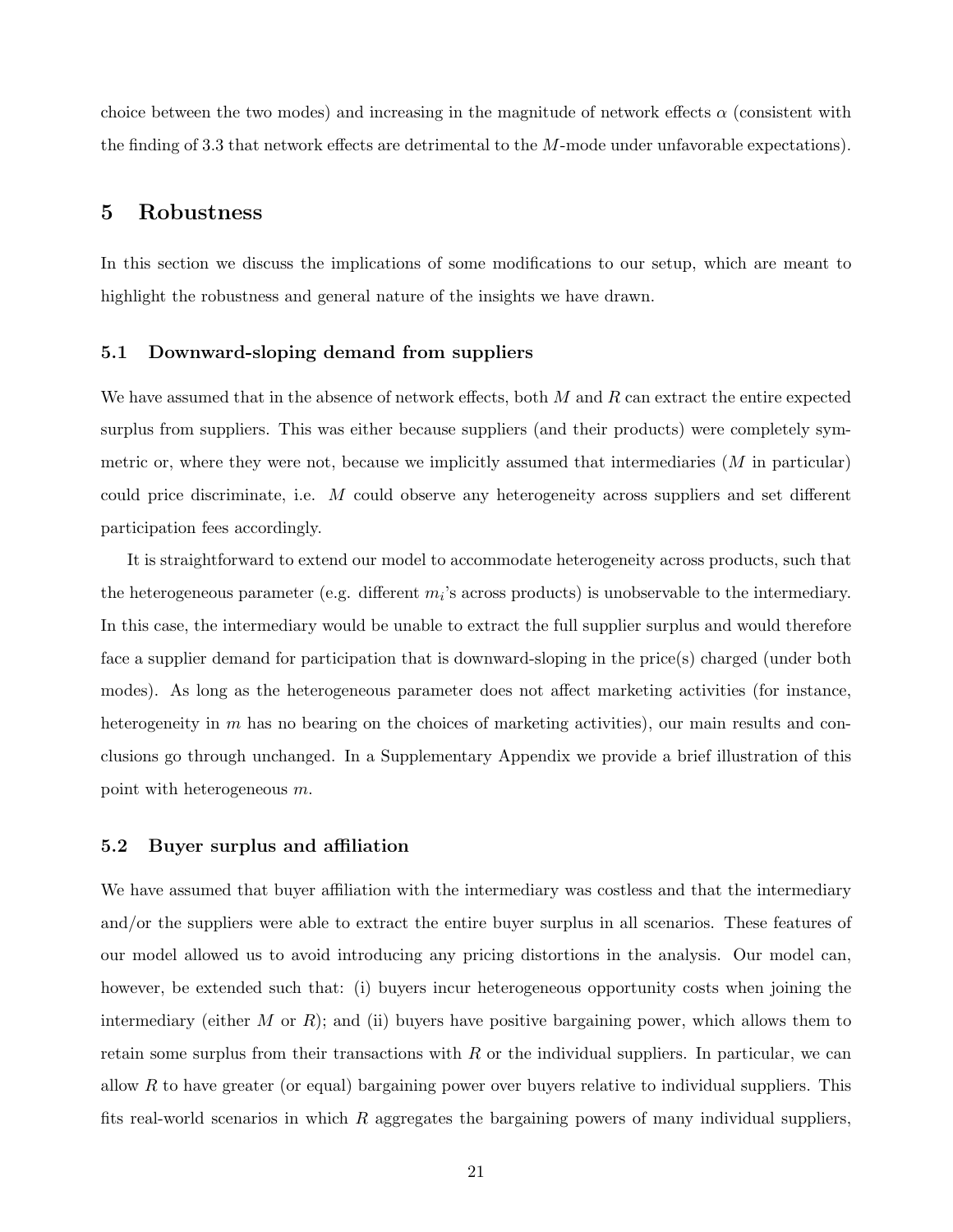such as for example Intellectual Ventures in the market for patents (see Hagiu and Wright, 2013 and Hagiu and Yoffie, 2013).

It is straightforward to show that in this context our main tradeoffs remain unchanged. The benchmark tradeoff is simply augmented by terms which reflect the new differences between M and  $R$ , namely that the  $R$ -mode allows the intermediary to extract more rents from buyers, but, for this exact reason, the M-mode attracts a larger number of buyers, as they expect to obtain a larger net surplus. The formalization of these results is contained in the Supplementary Appendix.

#### 5.3 Other non-contractible decision variables

Throughout the paper, we have chosen to focus on marketing activities as the key non-contractible decision driving the difference between the two modes. As discussed in the introduction, however, there are other potentially non-contractible decisions that one could focus on. For example, if there are privately observed demand shocks, similar tradeoffs to those we have derived will arise when the non-contractible decisions are product prices rather than marketing activities. Consider the simplest possible setting. Suppose each supplier offers a single product, is subject to linear demand, and all variable costs are set to zero. The level of demand for each product is subject to two demand shocks, one which is only observed by the corresponding supplier and one which is only observed by R. For this case, one can show that essentially the same tradeoffs arise as in our benchmark model. The extent to which the M-mode is preferred over the R-mode boils down to whether the local information on demand by suppliers is more important (has higher variance) than the local information of the intermediary. In the case that products are independent, the tradeoff is in fact identical to our benchmark result in Proposition 1. Relative to this, the choice is shifted towards the  $R$ -mode to the extent there is a spillover in demand, which will be the case if products are substitutes or complements. This shows the result of Proposition 2 continues to apply.

## 6 Conclusions and managerial implications

We have established several fundamental tradeoffs faced by an intermediary when choosing whether to function more as a marketplace or more as a reseller. At the most basic level, a marketplace benefits from allowing suppliers to exploit their local information, whereas a reseller can exploit its own local information. Thus, as shown in our benchmark model, the marketplace-mode is preferred to the reseller-mode whenever the local information held by suppliers is more important than the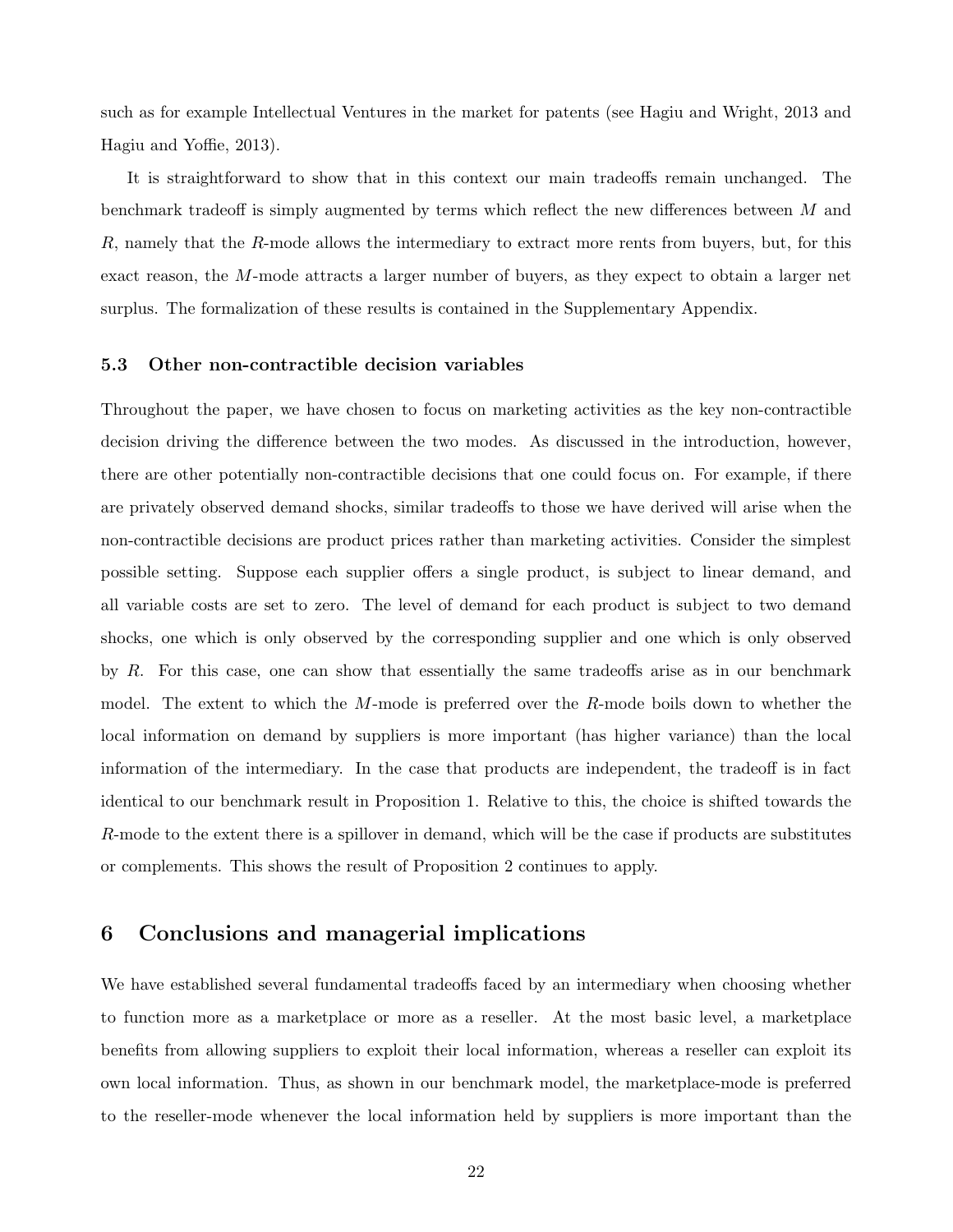local information held by the reseller. This simple result contains a key part of the reason for which department stores have traditionally offered cosmetics products through dedicated "counters" where displays are designed and controlled by individual brands (and sales staff are assigned exclusively to and trained by specific brands) as in the M-mode, whereas other products (e.g. mass-market accessories such as watches, scarves, jewelry) are offered on displays controlled by the store and serviced by generalist sales personnel as in the R-mode. Cosmetics brands have highly specialized knowledge about how best to market specific products to consumers, which is hard for stores and their sales staff to accumulate (Koehn 2002). Such specialized knowledge is less important for mass-market accessories. Similarly, whereas many electronics manufacturers are content to let Best Buy control the sale of their products to consumers, Apple, Microsoft and Samsung have recently decided to run their own mini-stores within Best Buy based on the premise that they have superior information on how best to pitch their products to consumers. Finally, this tradeoff is also relevant in explaining why some digital content intermediaries such as Amazon's Kindle Store, Apple's iBooks Store, Apple's App Store and Google Play have adopted the marketplace mode, in which content or application suppliers control pricing, end-user licensing and customer support.

There are three other key factors that affect this baseline tradeoff. First, if marketing activities (or other non-contractible decisions) generate externalities across products, the reseller-mode becomes more attractive. This is because a reseller can internalize these externalities when it exerts its control rights, something that independent suppliers acting in an uncoordinated fashion cannot do. Thus, it would probably not make sense for Best Buy to allow all of its suppliers to operate independent mini-stores. Indeed, given the inherent competition between brands for consumer attention, the result would likely be an over-investment in fancy displays and brand-specific sales staff. Spillovers are likely important for explaining why cable TV operators predominately choose to operate in the resellermode, extracting more value by coordinating their pricing and marketing decisions across different channels (e.g. through bundling, and the cross marketing of different channels).

Second, when the reseller has higher fixed costs of handling each additional product than the marketplace, but lower marginal costs of handling additional sales of the same product, the tradeoff between the two modes depends on the level of demand for each product. The baseline tradeoff is shifted in favor of the marketplace when the intermediary handles a broad range of long-tail products (e.g. e-Bay, Etsy.com, the Flea Market of Saint-Ouen in Paris) and in favor of the reseller which has a more focused range of short-tail products (e.g. Eastbay, an online retailer focused mainly on athletic shoes; Gazelle, an online service that buys and resells used smartphones and tablets, focusing only on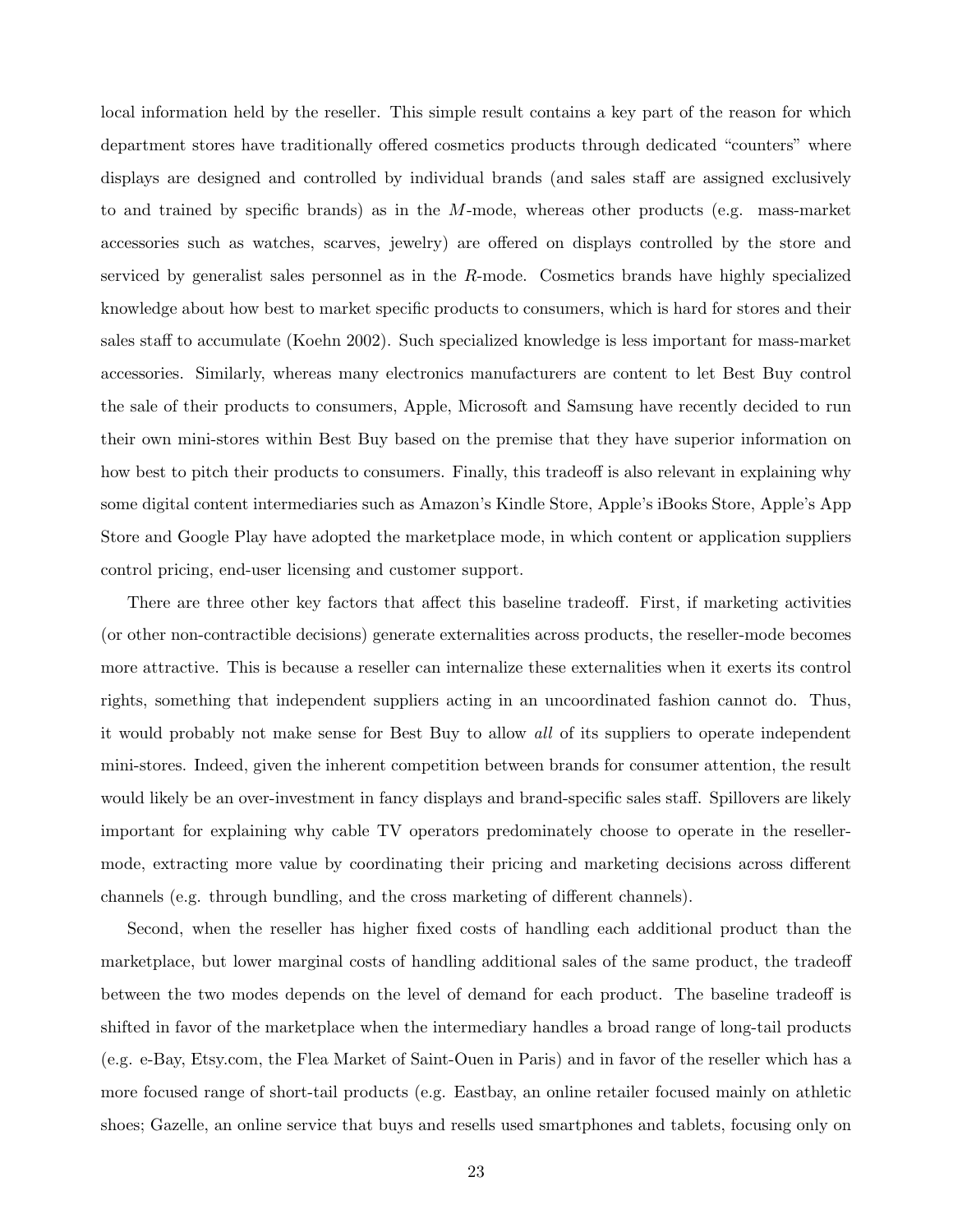the most popular models).

Third, if there are network effects, i.e. if more suppliers attract more buyers per supplier, and the marketplace faces unfavorable expectations (a common occurrence for early-stage marketplace ventures) then the baseline tradeoff is shifted in favor of the reseller. Indeed, operating as a reseller allows the intermediary to side-step the chicken-and-egg problem which plagues early-stage marketplaces. Thus, when starting up, intermediaries should consider adopting the reseller mode, given they are more likely to face a problem of unfavorable expectations initially. Once they overcome such unfavorable expectations, they can switch to the marketplace-mode. Thus, our analysis formalizes the discussion of a platform's start-up strategies in Hagiu and Eisenmann (2007). This approach was adopted by Amazon, who initially bought and resold books and other products. After it established a substantial base of buyers, the company first moved to open up a marketplace for attracting independent suppliers in 1999, four years after its initial launch (Casadesus-Masanell and Thaker, 2012). By 2011, the marketplace accounted for 30% of unit sales on Amazon.com (Hagiu and Wright, 2013).

Our model's predictions have clear managerial and empirical implications. To summarize, intermediaries should choose the marketplace (respectively, reseller) mode for the following types of products: (1) products for which suppliers have a significant (respectively, a small) information advantage about the best way to market products relative to the intermediary; (2) products whose prices and marketing activities have limited (respectively, large) spillovers on other products; (3) long-tail (respectively, short-tail) products; and (4) products provided by late stage (respectively, early stage) ventures. These implications not only apply to an intermediary choosing between positioning itself as a pure reseller or a pure marketplace, but to hybrid modes in which the intermediary needs to determine how many products (and in the case of heterogenous products, which products) to offer in each mode.

Our analysis has provided a new style of modeling intermediaries' strategic positioning decisions. There are many promising directions in which this analysis can be extended. First, one could generalize our analysis to allow the intermediary to take control of some non-contractible decisions and not others. Second, we have assumed the intermediary is essential for trade, but this need not be the case. The possibility of disintermediation may be of particular concern under the marketplace mode given suppliers and buyers get to interact directly, thereby constraining the level (and type) of fees that the marketplace can charge, and shifting an intermediary's choice towards the reseller mode. Related to this point, one could integrate the choice of intermediation mode into a framework in which the intermediary arises endogenously, in response to some friction (e.g. search costs or transaction costs) from direct trading between suppliers and buyers. Finally, one could study competing intermediaries,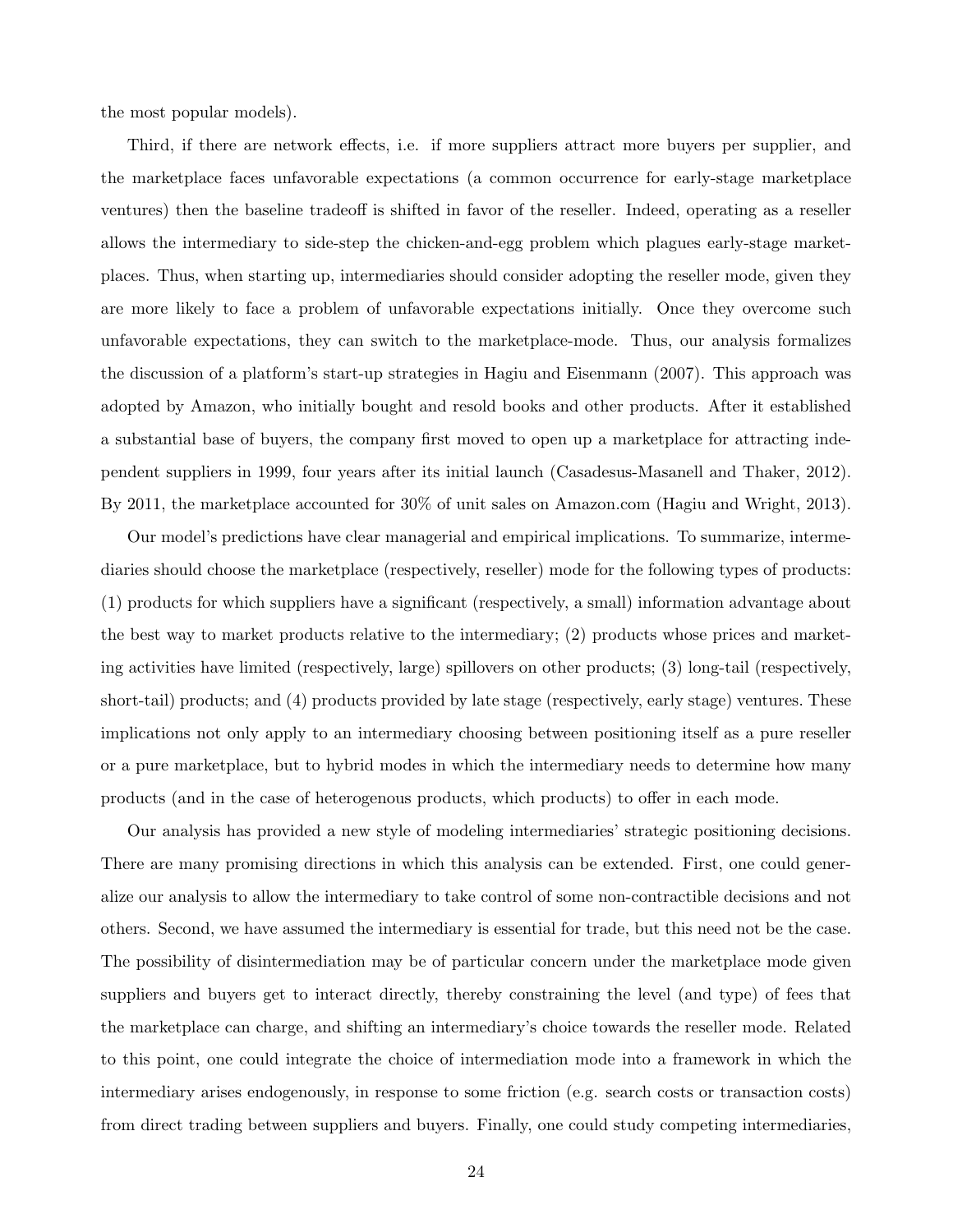and whether there is a tendency for different intermediation modes to emerge, possibly in a complementary relationship, or for one mode to drive out the other. Where different modes do emerge, they could appeal to different types of suppliers and buyers, and it would be interesting to study which types of suppliers and buyers are attracted to each mode.

## References

- [1] Alonso, R., W. Dessein and N. Matouschek (2008) "When Does Coordination Require Centralization?" American Economic Review, 98(1), 145–179.
- [2] Alonso, R., W. Dessein and N. Matouschek (2013) "Organizing to Adapt and Compete," Working Paper.
- [3] Armstrong, M. (2006) "Competition in Two-Sided Markets," Rand Journal of Economics, 37 (3), 669–691
- [4] Bakos, J. Y. (1997) "Reducing Buyer Search Costs: Implications for Electronic Marketplaces," Management Science, 43(12), 1676–1692.
- [5] Boudreau, K.J. (2010) "Open Platform Strategies and Innovation: Granting Access vs. Devolving Control," Management Science 56(10), 1849–1872.
- [6] Caillaud, B. and B. Jullien (2003) "Chicken and Egg: Competition Among Intermediation Service Providers," Rand Journal of Economics, 34(2), 309–328
- [7] Casadesus-Masanell and Thaker (2012) "eBay, Inc. and Amazon.com (A)," Harvard Business School case study 712–405.
- [8] Eisenmann, T., G. Parker and M. Van Alstyne (2011) "Platform Envelopment," Strategic Management Journal, 32 (12), 1270-1285.
- [9] Foros, O., H-J. Kind and G. Shaffer (2013) "Turning the Page on Business Formats for Digital Platforms: Does Apple's Agency Model Soften Competition?" Working Paper.
- [10] Gans, J. (2012) "Mobile Application Pricing," Information Economics and Policy 24, 52—59.
- [11] Gawer, A. and M. Cusumano (2008) "How Companies Become Platform Leaders," MIT Sloan Management Review, 49, 28-35.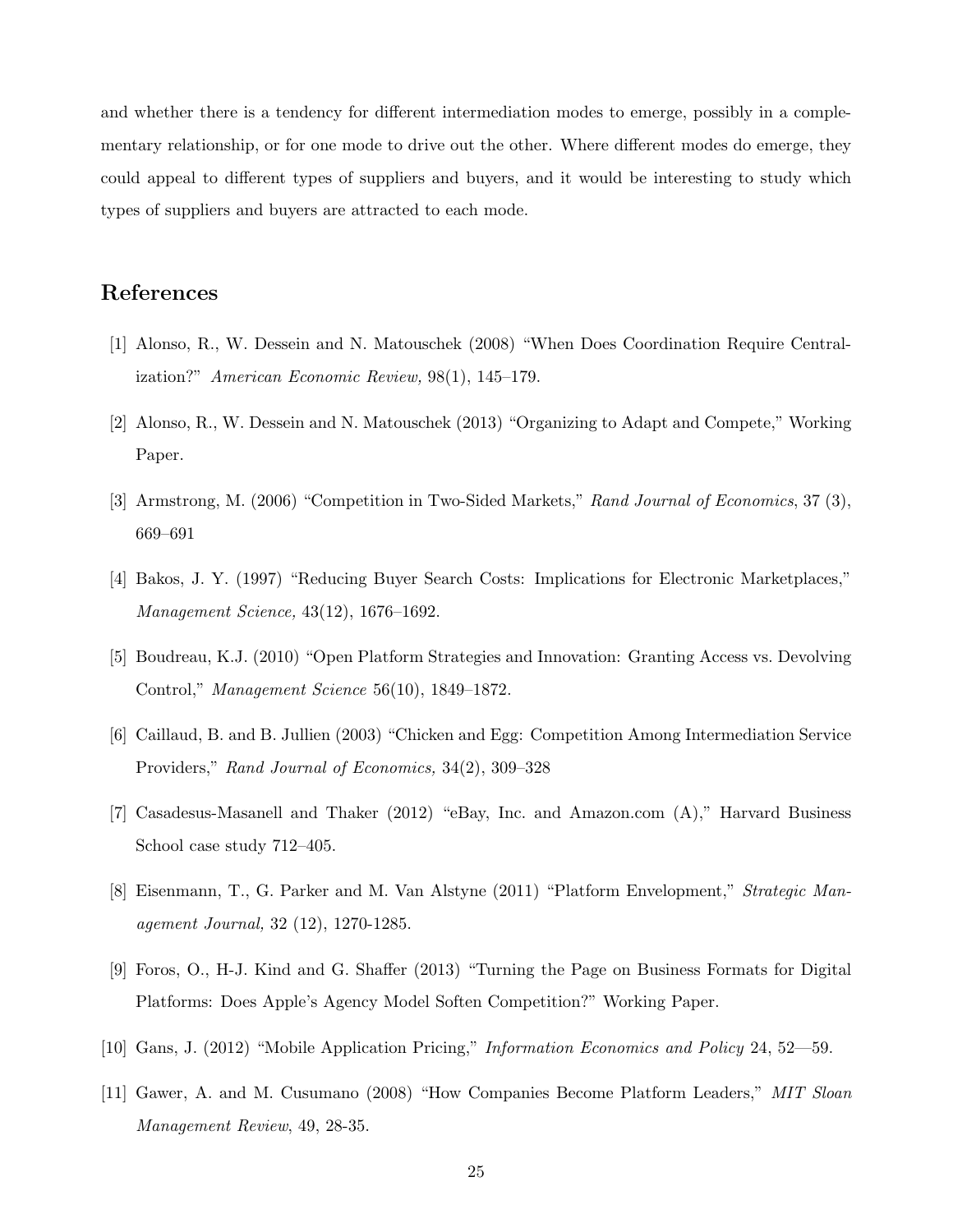- [12] Gawer, A. and R. Henderson (2007) "Platform Owner Entry and Innovation in Complementary Markets: Evidence from Intel," Journal of Economics & Management Strategy, 16(1), 1–34.
- [13] Gawer, A. and N. Phillips (2013) "Institutional Work as Logics Shift: The case of Intel's Transformation to Platform Leader," Organization Studies, 1-37.
- [14] Hagiu, A. (2007) "Merchant or Two-Sided Platform," Review of Network Economics 6 (2), 115– 133.
- [15] Hagiu, A. and T. Eisenmann (2007) "A Staged Solution to the Catch-22," Harvard Business Review 85 (11).
- [16] Hagiu, A. and B. Jullien (2011) "Why Do Intermediaries Divert Search?" Rand Journal of Economics, 42 (2), 337–362.
- [17] Hagiu, A. and D. Spulber (2013) "First-Party Content and Coordination in Two-Sided Markets," Management Science 59(4), 933-949.
- [18] Hagiu, A., and J. Wright (2011) "Multi-Sided Platforms," Harvard Business School Working Paper No. 12–024.
- [19] Hagiu, A. and J. Wright (2013) "Do You Really Want to Be an eBay?" Harvard Business Review 91 (3), 102–108.
- [20] Hagiu, A. and D. B. Yoffie (2013) "The New Patent Intermediaries: Platforms, Defensive Aggregators and Super-Aggregators." Journal of Economic Perspectives, 27(1), 45–66.
- [21] Halaburda, H. and Y. Yehezkel (2013) "Platform Competition under Asymmetric Information," American Economic Journal: Microeconomics, forthcoming.
- [22] Johnson, J.P. (2013a) "The Agency Model and MFN Clauses," Available at SSRN: http://ssrn.com/abstract=2126808.
- [23] Johnson, J.P. (2013b) "The Agency and Wholesale Models in Electronic Content Markets," Available at SSRN: http://ssrn.com/abstract=2126808.
- [24] Koehn, N. F. (2002) "Estee Lauder and the Market for Prestige Cosmetics," Harvard Business School case study 801-362.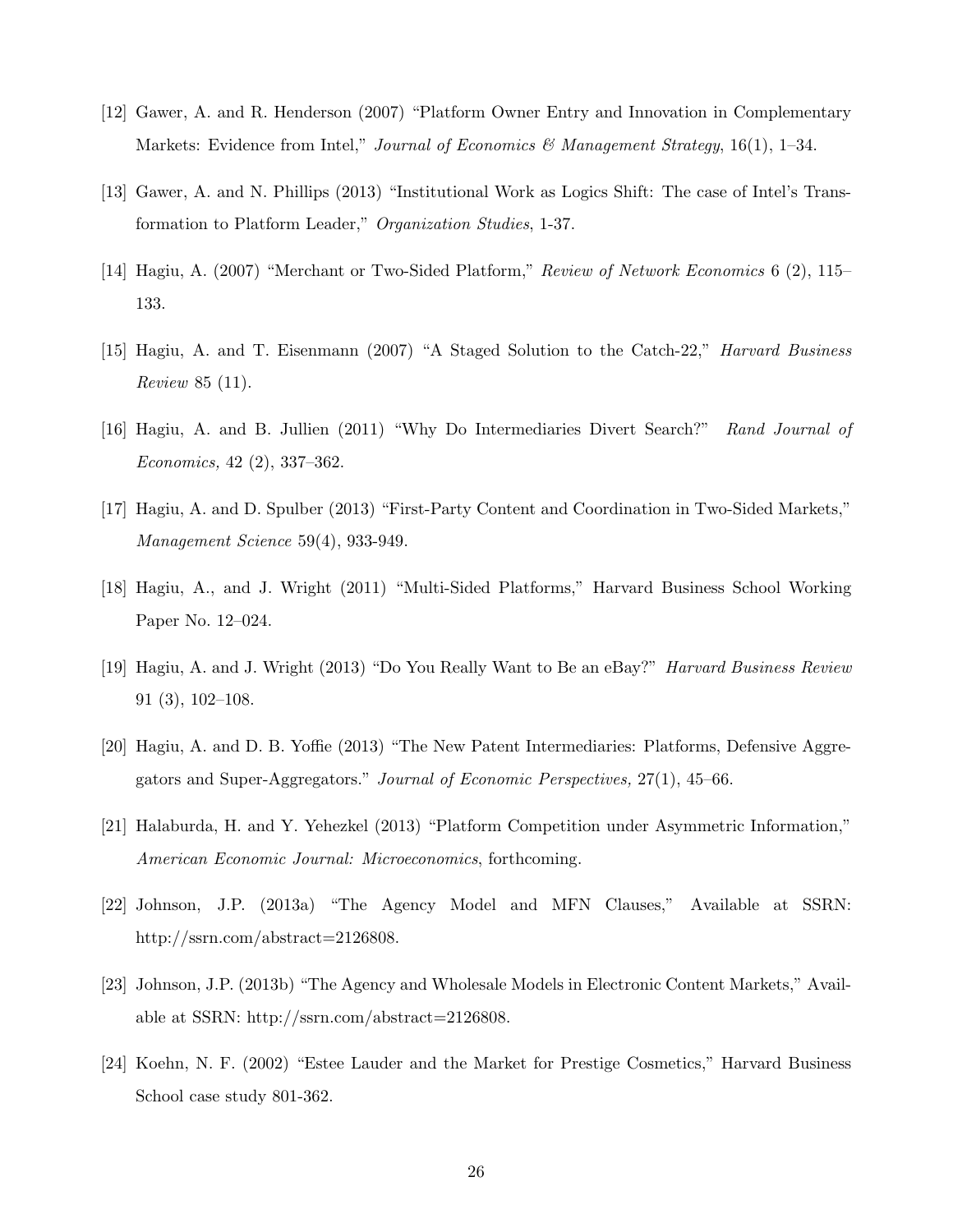- [25] Nocke, V., Peitz, M. and Stahl, K. (2007) "Platform Ownership," Journal of the European Economic Association, 5, 1130–1160.
- [26] Parker, G. and M. W. Van Alstyne (2005) "Two-Sided Network Effects: A Theory of Information Product Design," Management Science, 51, 1494–1504
- [27] Parker, G. and M. W. Van Alstyne (2012) "Innovation, Openness and Platform Control," Working Paper, Tulane University, Boston University and MIT.
- [28] Rochet, J.-C. and J. Tirole (2006) "Two-Sided Markets: Where We Stand," Rand Journal of Economics, 37 (3), 645–66
- [29] Rysman, M. (2009) "The Economics of Two-Sided Markets," Journal of Economic Perspectives, 23, 125–143.

## Appendix

#### Proof of Proposition 5

If M can monitor supplier sales and charge a variable fee p in addition to a non-negative fixed fee  $P$ , each individual supplier's expected profit from joining M is  $(v - p - f)(m (n^e) - V_\gamma) - F - P$ . Under unfavorable expectations  $P(p) = (v - p - f)(m(1) - V_{\gamma}) - F$ , implying M's expected profit is

$$
\Pi_M^{UE}(p, n) = n (P (p) + p (m (n) – V_{\gamma}))
$$
  
=  $n ((v - f) (m (1) – V_{\gamma}) + p (m (n) – m (1)) – F)$ 

if n suppliers participate. Given  $m(n) > m(1)$ ,  $\Pi_M^{UE}(p,n)$  is strictly increasing in p provided  $v-p-f >$ 0 so that the supplier still wants to sell units and choose the optimal level of marketing activities. Then M optimally sets the highest possible p such that  $P \geq 0$ . This is

$$
p = v - f - \frac{F}{m(1) - V_{\gamma}}.
$$

Note  $0 < p < v - f$  given (12). At this price p, profits are clearly increasing in n so M optimally sets  $n = N$ . Its expected profit is

$$
N\left((v-f)\left(m\left(N\right)-V_{\gamma}\right)-\frac{m(N)-V_{\gamma}}{m\left(1\right)-V_{\gamma}}F\right)
$$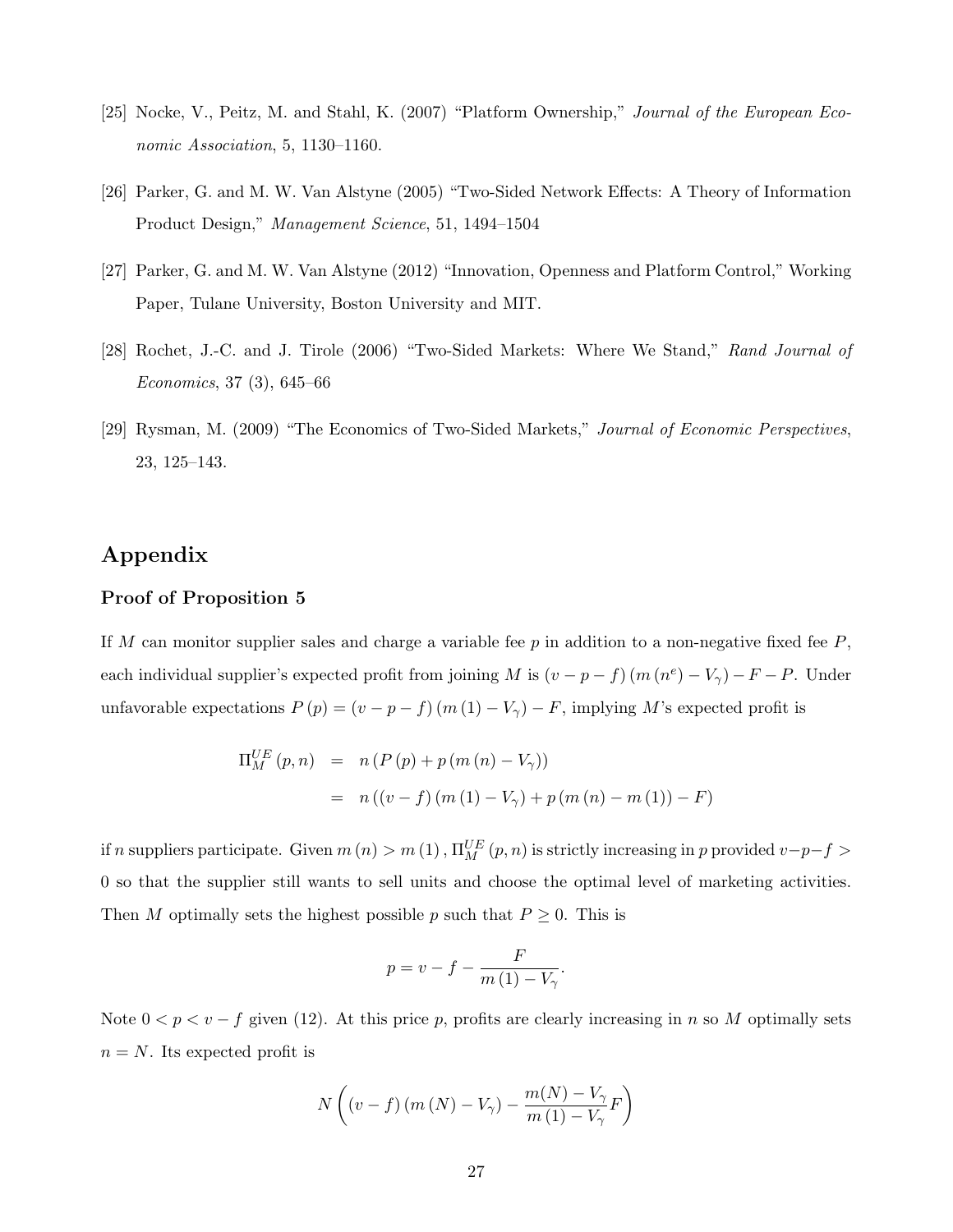which can be compared to  $R$ 's expected profit in  $(4)$ . The comparison gives the expression in  $(15)$ . The term  $\rho$  in (15) satisfies  $0 < \rho < 1$  given (12).

#### Proof of Proposition 8

First, note that it is never optimal to sell any product  $i \in S_M$  in the R-mode if there is at least one product  $j \in S_R$  sold in the M-mode. Indeed, one could then profitably switch product i to the M-mode and product j to the R-mode. The only impact on profit would arise from the fact that marketing for j creates spillovers which the R-mode internalizes while the  $M$ -mode does not. This implies that the intermediary should consider selling some products from  $S_M$  in the R-mode only if all products in  $S_R$ are sold in the R-mode.

Second, we show it is never optimal to sell some but not all products from  $S_R$  in the M-mode. Let  $S_0$  denote the set of  $k \leq N_R$  products within  $S_R$  that are sold under the M-mode. Then, for all  $i \in S_0$ , the optimal choice of marketing is  $a_i = \theta + \gamma_i + x(N_R - k - 1)/2$ . For all other j, the choice of marketing is  $a_j = \theta + \delta_j$ . Resulting intermediary profits are

$$
\Pi(k) = (v - f) \sum_{i \in S_R \setminus S_0} E \left[ m - \left( \frac{x (N_R - k - 1)}{2} - \delta_i \right)^2 + x \left( \sum_{j \neq i, j \in S_R \setminus S_0} \left( \theta + \gamma_j + \frac{x (N_R - k - 1)}{2} \right) \right) \right] \n+ (v - f) \sum_{i \in S_0} E \left[ m - \gamma_i^2 + x \left( \sum_{j \in S_R \setminus S_0} \left( \theta + \gamma_j + \frac{x (N_R - k - 1)}{2} \right) + \sum_{j \neq i, j \in S_0} \left( \theta + \delta_j \right) \right) \right] \n(v - f) \sum_{i \in S_M} E \left[ m - \gamma_i^2 + x \left( \sum_{j \in S_R \setminus S_0} \left( \theta + \gamma_j + \frac{x (N_R - k - 1)}{2} \right) + \sum_{j \in S_0} \left( \theta + \delta_j \right) \right) \right] - NF \n= (v - f) \left( \frac{(N_R - k) \left( V_\gamma - V_\delta - \frac{x^2 ((N_R - k)^2 - 1)}{4} \right) - x N_R \theta}{+ N \left( m - V_\gamma + x N_R \theta + \frac{x^2 (N_R - k)(N_R - k - 1)}{2} \right)} \right) - NF.
$$

This expression is valid for  $0 \leq k \leq N_R$ .

Suppose there exists  $k \in [1, N_R - 1]$  such that  $\Pi(k) \ge \Pi(0)$  and  $\Pi(k) \ge \Pi(N_R)$ . These two inequalities are equivalent to

$$
V_{\delta} - V_{\gamma} \geq \frac{x^2}{4} \left[ 2N \left( 2N_R - k - 1 \right) + 3N_R k - 3N_R^2 - k^2 + 1 \right]
$$
  

$$
V_{\delta} - V_{\gamma} \leq \frac{x^2}{4} \left( N_R - k - 1 \right) \left( 2N - 1 - \left( N_R - k \right) \right)
$$

respectively. For both inequalities to hold requires  $2N_R - k \geq 2N$ , which is not possible given  $N_R < N$ and  $k \geq 0$  We have thus shown that selling some (but not all) products from  $S_R$  in the M-mode is a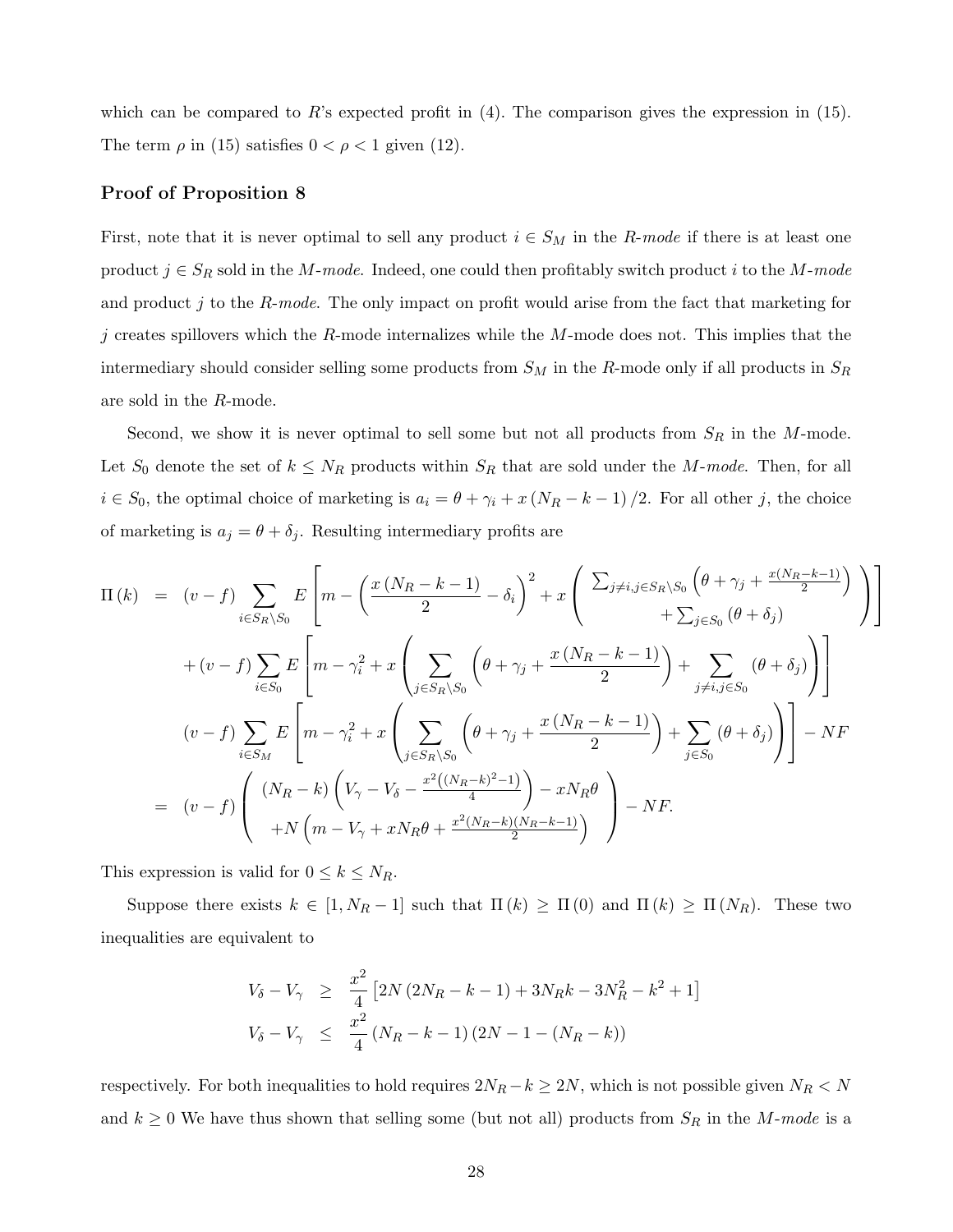dominated strategy.

The other possible strategy to consider is that in addition to the  $N_R$  products in  $S_R$ , the intermediary sells k products from  $S_M$  in the R-mode, where  $0 \le k \le N - N_R$ . Denote by  $S_0$  the set of k products from  $S_M$  which are sold under the R-mode. The intermediary chooses marketing activities  $a_i = \theta + \gamma_i + x(N_R + k - 1)/2$  for products  $i \in S_R$  and  $a_i = \theta + \gamma_i$  for products  $i \in S_0$  (the latter create no spillovers). Independent suppliers set  $a_i = \theta + \delta_i$  for the remaining products  $i \in S_M \backslash S_0$ . The intermediary's profit is therefore

$$
\Pi(k) = (v - f) \sum_{i \in S_R} E \left[ m - \left( \frac{x (N_R + k - 1)}{2} - \delta_i \right)^2 + x \sum_{j \neq i, j \in S_R} \left( \theta + \gamma_j + \frac{x (N_R + k - 1)}{2} \right) \right]
$$
  
+  $(v - f) \sum_{i \in S_0} E \left[ m - \delta_i^2 + x \sum_{j \in S_R} \left( \theta + \gamma_j + \frac{x (N_R + k - 1)}{2} \right) \right]$   
+  $(v - f) \sum_{i \in S_M \setminus S_0} E \left[ m - \gamma_i^2 + x \sum_{j \in S_R} \left( \theta + \gamma_j + \frac{x (N_R + k - 1)}{2} \right) \right] - NF$   
=  $(v - f) \left( \frac{(N_R + k)(V_\gamma - V_\delta) + N (m - V_\gamma) + x \theta N_R (N - 1)}{1 + \frac{x^2}{4} N_R (N_R + k - 1) (2N - N_R - k - 1)} \right) - NF.$ 

We therefore have

$$
\Pi(k) \geq \Pi(k-1) \Longleftrightarrow V_{\delta} - V_{\gamma} < \frac{x^2}{4} N_R \left( 2\left( N - N_R \right) + 1 - 2k \right).
$$

Note the right hand side of the last inequality is strictly decreasing in  $k$ . Thus, there is a unique value of  $k^*$  that maximizes  $\Pi(k)$  over  $k \in [0, N - N_R]$ . In particular,  $k^* = N - N_R$  (i.e. the R-mode) is optimal if  $V_{\delta} - V_{\gamma} \leq \frac{x^2}{4} N_R$ . On the other hand,  $k^* = 0$  (i.e. only the products in  $S_R$  are sold in the R-mode) is optimal if

$$
V_{\delta} - V_{\gamma} \ge \frac{x^2}{4} N_R \left[ 2\left( N - N_R \right) - 1 \right]. \tag{19}
$$

Otherwise,  $k^*$  satisfies the bounds in (16).

The intermediary's profit is then  $\max{\{\Pi(k^*), \Pi_M\}}$ , where  $\Pi_M$  is the profit obtained with the M-mode

$$
\Pi_M = (v - f) [N (m - V_{\gamma}) + x \theta N_R (N - 1)] - NF.
$$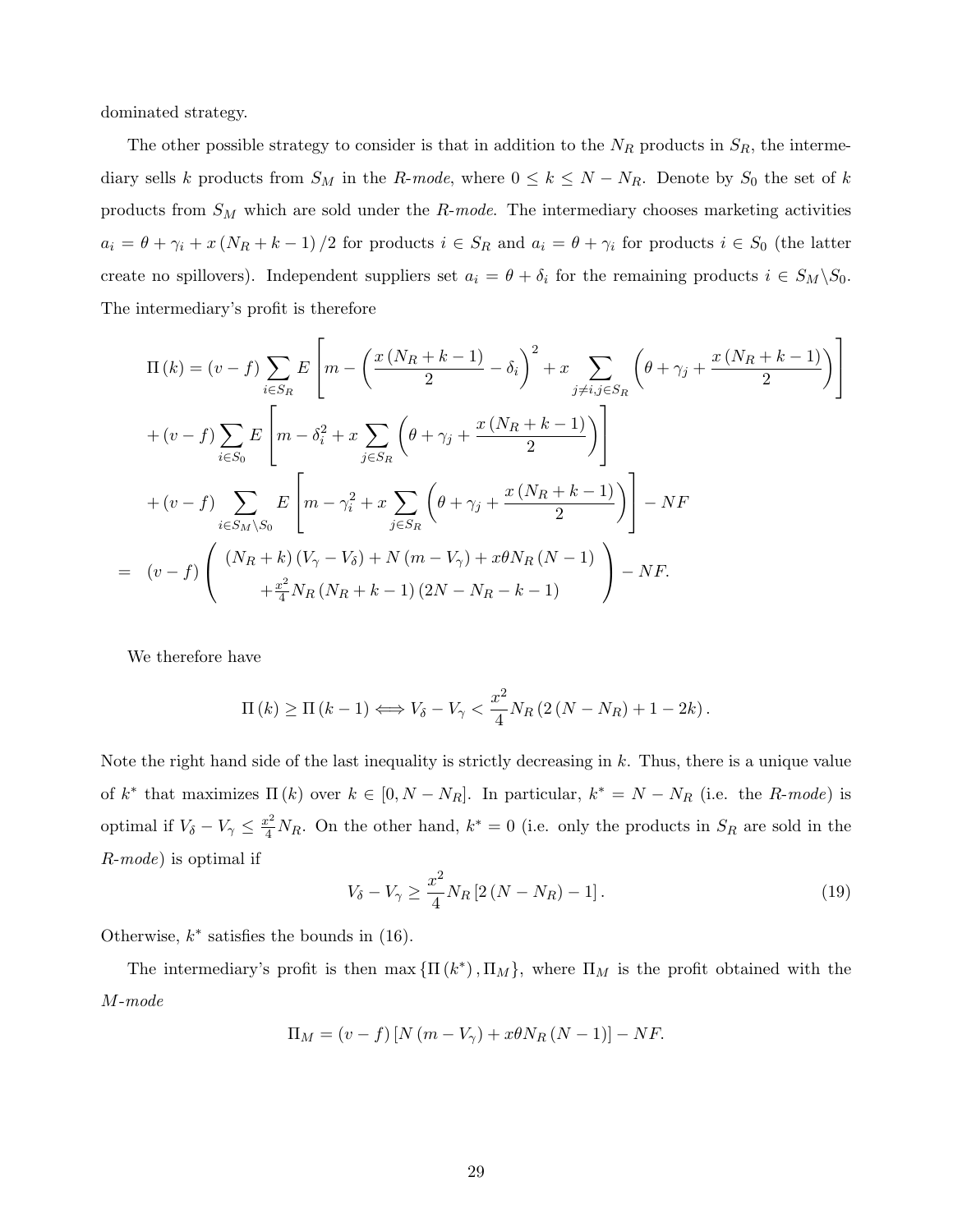The M-mode yields higher profits than  $\Pi(0)$  if and only if

$$
V_{\delta} - V_{\gamma} \ge \frac{x^2}{4} \left( 1 - N_R^2 + 2N \left( N_R - 1 \right) \right). \tag{20}
$$

Since  $N_R^2 + N_R \ge 2N - 1$ , we have that (20) implies (19). Thus, if  $\Pi_M > \Pi(0)$  then the M-mode will be chosen. If on the other hand  $\Pi_M \leq \Pi(0)$  then the optimal solution is given by the  $k^*$  characterized above.

#### Proof of Proposition 10

Compare intermediary profits in (17) with  $n_R$  products in the R-mode versus  $n_R - 1$  products in the R-mode. Offering  $n_R$  products in the R-mode is better than offering  $n_R - 1$  products if and only if  $2\alpha (N - n_R) + V_{\gamma} > V_{\delta}$ . Starting from  $n_R = 1$ , the left-hand side of the inequality is strictly decreasing in  $n_R$ , so there will be a unique optimal value of  $n_R$  for all parameter values. The intermediary's profit is higher with  $n_R = 0$  than with  $n_R = 1$  if and only if  $V_\delta > V_\gamma + 2\alpha (N-1)$ , which implies the optimal  $n_R$  is 0. Likewise, the intermediary's profit is higher with  $n_R = N$  than with  $n_R = N - 1$ if and only if  $V_{\delta} < V_{\gamma}$ , which implies the optimal  $n_R$  is N. The optimal model is therefore an interior hybrid whenever  $V_{\gamma} < V_{\delta} < V_{\gamma} + 2\alpha (N-1)$ . In this case, the optimal number  $n_R^*$  satisfies  $2\alpha (N - n_R^*) + V_\gamma > V_\delta$  and  $2\alpha (N - (n_R^* + 1)) + V_\gamma < V_\delta$ , so its bounds are determined in (18).

## Supplementary Appendix

This appendix can be separated from the paper if desired. It is used to formally establish the claims made in Section 5.

#### Downward-sloping supplier demand

Suppose suppliers are heterogeneous in m, i.e. m is distributed on  $[m_L, m_H]$  with c.d.f.  $G(.)$  and corresponding density  $g(.)$ , and that the intermediary does not observe each individual supplier's  $m_i$ . We also assume:

$$
(v - f) (mL - \max(V_{\gamma}, V_{\delta})) > F
$$

so that all products are profitable. Given unobserved heterogeneity in  $m$ , it is natural to allow both  $M$  and R to charge fixed and variable fees. Specifically, M charges the fixed fee  $P_M$  and the variable fee p, while the reseller charges the fixed fee  $P_R$  and offers suppliers a bid b per product unit it buys from them.

Consider first the M-mode. A supplier with  $m_i = m$  participates in the marketplace if and only if

$$
m \ge \widehat{m} \equiv \frac{P_M + F}{v - f - p} + V_{\gamma}.
$$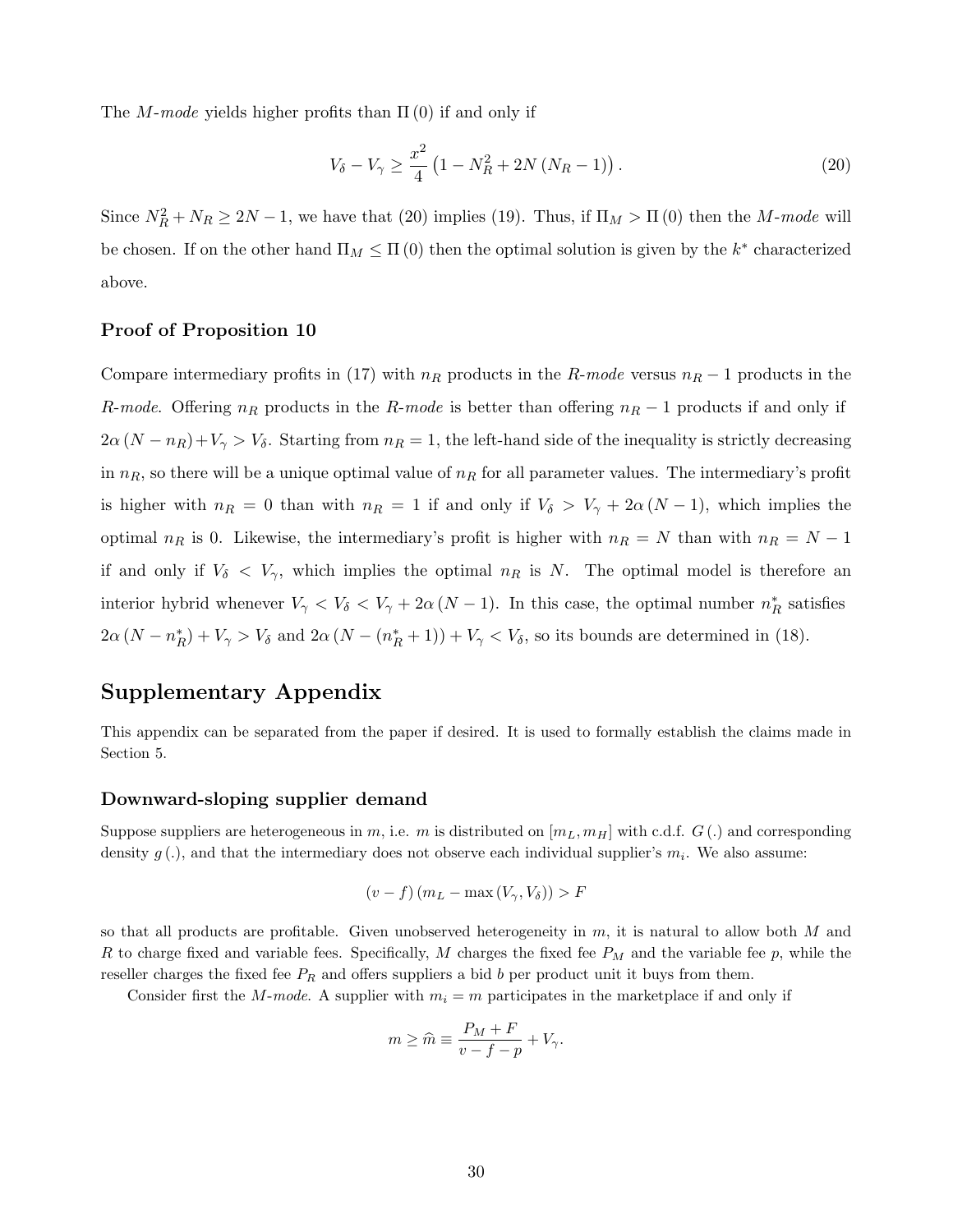Thus, M's profit is

$$
\max_{P_{M},p} \left\{ (P_{M} + pE(m \geq \hat{m})) (1 - G(\hat{m})) \right\}
$$
\n
$$
= \max_{\hat{m},p} \left\{ ((v - f)(m - V_{\gamma}) + p(E(m \geq \hat{m}) - m) - F) (1 - G(\hat{m})) \right\}.
$$

Clearly the last expression is increasing in p so the optimal p is  $v - f - \varepsilon$ , with  $\varepsilon$  being arbitrarily small. We obtain

$$
\Pi_M = \max_{\widehat{m}} \left\{ \left( (v - f) \left( E \left( m \ge \widehat{m} \right) - V_\gamma \right) - F \right) \left( 1 - G \left( \widehat{m} \right) \right) \right\}. \tag{21}
$$

Similarly, R's profit is

$$
\max_{P_R, b} \left\{ (P_R + (v - f - b) (E (m \geq \widehat{m}) - V_{\delta}) - F) (1 - G(\widehat{m})) \right\},\
$$

where

$$
b\left(\widehat{m}-V_{\delta}\right)-P_R=0
$$

so that  $R$ 's profit can be rewritten as

$$
\max_{\widehat{m},b}\left\{\left(b\left(\widehat{m}-V_{\delta}\right)+\left(v-f-b\right)\left(E\left(m\geq\widehat{m}\right)-V_{\delta}\right)-F\right)\left(1-G\left(\widehat{m}\right)\right)\right\}.
$$

The last expression is decreasing in b so the optimal b is equal to  $\varepsilon$ , where  $\varepsilon$  is arbitrarily close to zero. We obtain

$$
\Pi_R = \max_{\widehat{m}} \left\{ \left( (v - f) \left( E \left( m \ge \widehat{m} \right) - V_\delta \right) - F \right) \left( 1 - G \left( \widehat{m} \right) \right) \right\}.
$$
\n(22)

Comparing the two profits (21) and (22), it is clear that M is preferred to R if and only if  $V_{\delta} > V_{\gamma}$ , the same condition as in our benchmark model. It is also straightforward to prove that in the current setting with no cost differences, an interior hybrid mode is never optimal. This feature also parallels the benchmark model.

#### Buyer surplus and affiliation

Assume buyers incur heterogeneous opportunity costs c when joining the intermediary  $(M \text{ or } R)$ , where c is distributed with the c.d.f  $D(.)$ . Furthermore, we replace the pricing mechanism in the main text with Nash bargaining. Specifically, we assume that after joining the intermediary, each buyer engages in Nash bargaining with the owner of the product i she is interested in. When supplier i sells directly to buyers (in the  $M\text{-}mode$ ), supplier i's bargaining power is  $\alpha_M$  so that the supplier's and buyer's payoffs from the interaction are

$$
\pi_M = \alpha_M (v - f_M)
$$
 and  $s_M = (1 - \alpha_M)(v - f_M)$ .

When R sells to buyers, its bargaining power is  $\alpha_R \ge \alpha_M$ . This captures the fact that R aggregates the bargaining power of all suppliers. In this case, R's and the buyer's payoffs from one product transaction are

$$
\pi_R = \alpha_R (v - f_R)
$$
 and  $s_R = (1 - \alpha_R) (v - f_R)$ .

Since it is assumed  $f_M \ge f_R$  and  $\alpha_M \le \alpha_R$ , we always have  $\pi_R \ge \pi_M$ . On the other hand, it is possible that  $s_M \geq s_R$  (i.e. buyers may derive more surplus from their interactions with individual suppliers on M because they have more relative bargaining power, which may compensate for the higher cost). We also allow  $M$  and  $R$ to have different fixed costs,  $F_R$  and  $F_M$  respectively, as in section 3.2.

Finally, to keep things simple, we assume the intermediary cannot charge any fixed fees to buyers for affiliation (neither as M nor as R). If this was possible, M may be able to partially offset the inferior bargaining power of its suppliers relative to R.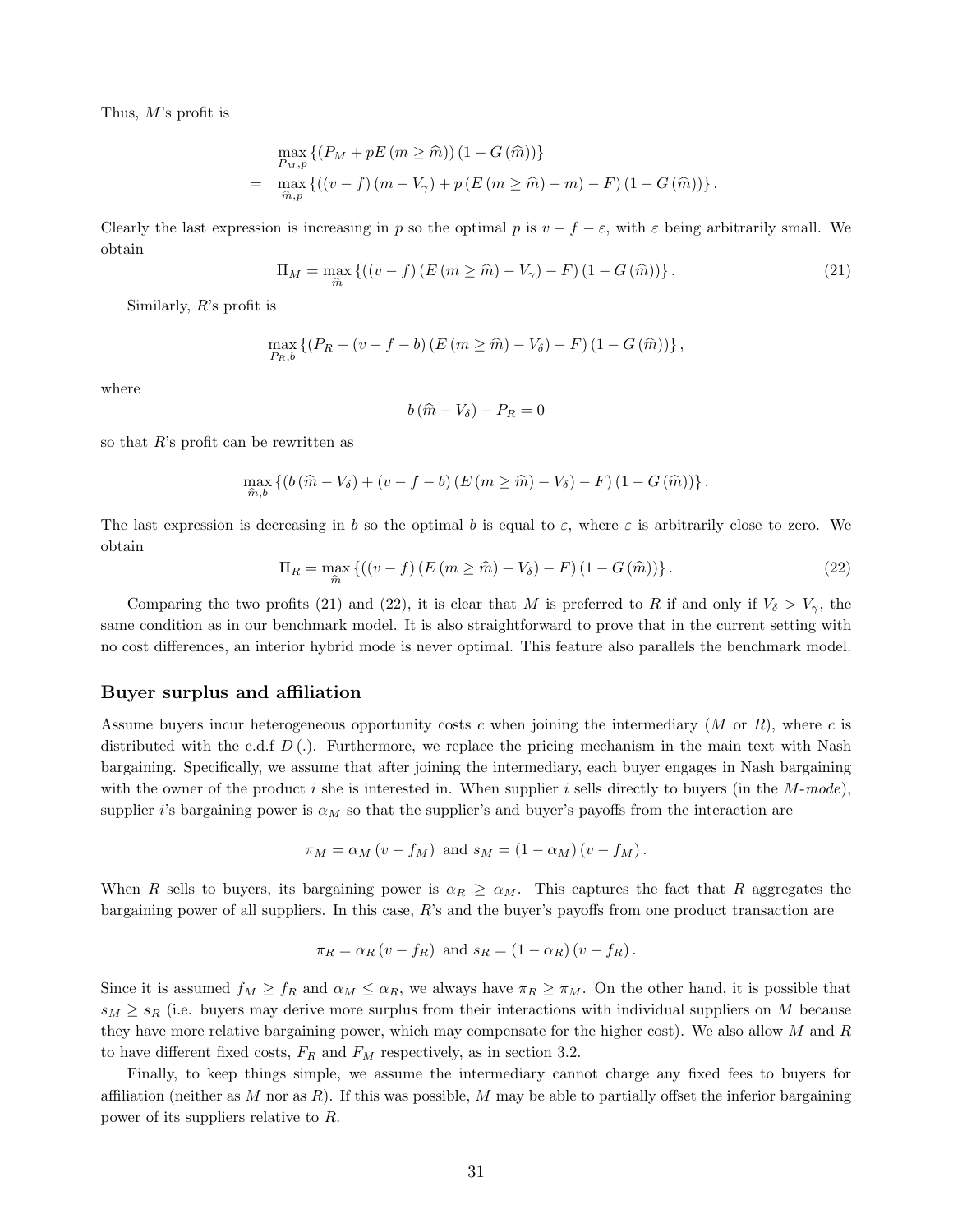The rest of the model is unchanged. Assuming that each buyer is interested in one product only, demand for product  $i$  is now

$$
\[m - (a_i - a_i^*)^2\] D(s_M)
$$
 if the intermediary behaves as a marketplace  

$$
\[m - (a_i - a_i^*)^2\] D(s_R)
$$
 if the intermediary behaves as a reseller.

These expressions suggests that the M-mode now has an additional advantage whenever  $s_M > s_R$  since it creates more buyer demand as buyers retain more surplus.

With these demand expressions, it is straightforward to derive the profits of  $M$  and  $R$  (the analysis is almost identical to the one in section 3.2), obtaining

$$
\Pi_R(N) = N(\pi_R(m - V_\delta) D(s_R) - F_R)
$$
  

$$
\Pi_M(N) = N(\pi_M(m - V_\gamma) D(s_M) - F_M).
$$

Taking the difference and re-arranging terms, we obtain that the M-mode is preferred to the R-mode if and only if

$$
\pi_R D\left(s_R\right) V_{\delta} > \pi_M D\left(s_M\right) V_{\gamma} + m\left(\pi_R D\left(s_R\right) - \pi_M D\left(s_M\right)\right) - \left(F_R - F_M\right),
$$

which is similar to the tradeoff including cost differences expressed in (11). The only difference is that  $(v - f_M)$ and  $(v - f_R)$  have been replaced by the more general terms  $\pi_M D(s_M)$  and  $\pi_R D(s_R)$ , respectively.

If we eliminate cost differences by setting  $f_R = f_M = f$  and  $F_R = F_M = F$ , then, since  $m > V_{\gamma}$  by assumption, the tradeoff is shifted in favor of  $M$  relative to the benchmark tradeoff in Proposition 1 if and only if:

$$
\pi_M D\left(s_M\right) > \pi_R D\left(s_R\right),\,
$$

i.e. if and only if

$$
\alpha_M(v-f) D((1-\alpha_M)(v-f)) > \alpha_R(v-f) D((1-\alpha_R)(v-f)).
$$

This represents a simple tradeoff: the R-mode allows the intermediary to extract more rents out of the buyers who join, but for this exact reason the  $M$ -mode may attract a larger number of buyers.

#### Price as the non-contractible decision variable

Suppose there are  $N$  products with demand for product  $i$  given by

$$
m + \delta_i + \gamma_i - p_i + \frac{x}{N-1} \sum_{j \neq i} p_j,
$$

where  $-1 < x < 1$ . The demand shock  $\delta_i$  is the local information of supplier i and the demand shock  $\gamma_i$  is the local information of the intermediary. We assume  $\delta_i$  and  $\gamma_i$  are i.i.d. draws from independent distributions, with expected values and variances  $V_{\delta}$  and  $V_{\gamma}$ , respectively. All marginal and fixed costs are set to zero for simplicity, and so there are no cost differences between the two modes, as in section 3.

R does not observe  $(\delta_1, ..., \delta_N)$  but can set  $(p_1, ..., p_N)$  to account for demand spillovers and its local information  $(\gamma_1, ..., \gamma_N)$ . It therefore solves

$$
\max_{p_1,\ldots,p_N} \left\{ \sum_{i=1}^N p_i \left( m + \gamma_i - p_i + \frac{x}{N-1} \sum_{j \neq i} p_j \right) \right\}.
$$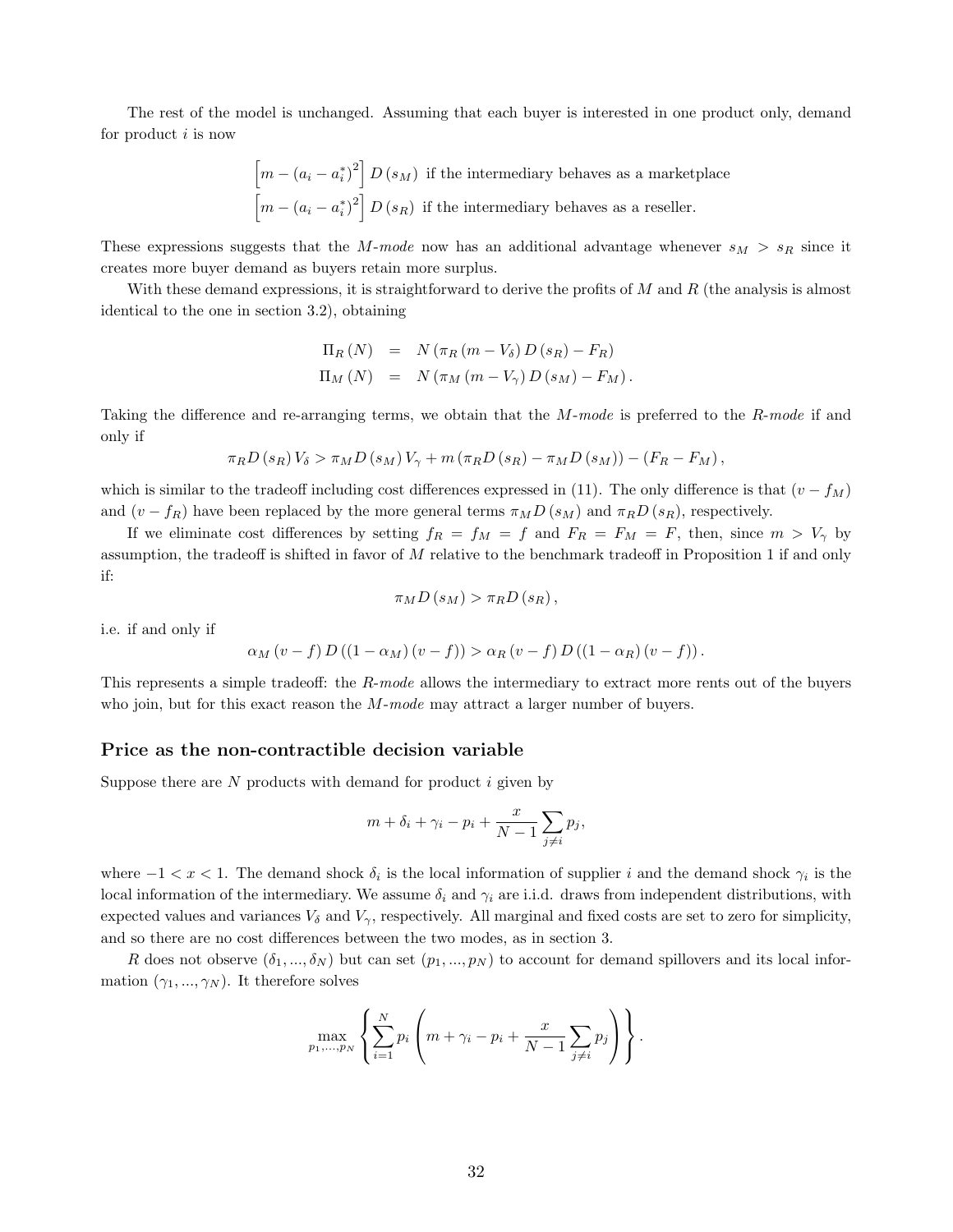The first-order condition in  $p_i$  yields

$$
p_i^* = \frac{m + \gamma_i}{2} + \frac{x}{N - 1} \sum_{j \neq i} p_j^*.
$$
 (23)

Taking the sum of these conditions over  $i = 1, ..., N$ , and noting  $\sum_{i=1}^{N} \sum_{j \neq i} p_j^* = (N-1) \sum_{i=1}^{N} p_i^*$  we obtain

$$
\sum_{i=1}^{N} p_i^* = \frac{Nm}{2(1-x)} + \frac{\sum_{i=1}^{N} \gamma_i}{2(1-x)}.
$$
\n(24)

Subtracting (23) from (24) we can obtain  $\sum_{j\neq i} p_j^*$ , and substituting this into (23) we obtain

$$
p_i^* = \frac{m}{2(1-x)} + \frac{a}{2}\gamma_i + \frac{b}{2}\sum_{j \neq i} \gamma_j,
$$

where the parameters  $a$  and  $b$  are defined by

$$
a = \frac{(N-1) - (N-2)x}{(N-1) - (N-2)x - x^2}
$$
  
\n
$$
b = \frac{x}{(N-1) - (N-2)x - x^2}.
$$

From the perspective of the initial stage

$$
\Pi_R = \sum_{i=1}^N \left[ E\left[ p_i^* m \right] + E\left[ p_i^* \gamma_i \right] - E\left[ \left( p_i^* \right)^2 \right] + \frac{x}{N-1} \sum_{j \neq i} E\left[ p_i^* p_j^* \right] \right].
$$

We have

$$
E[p_i^* m] = \frac{m^2}{2(1-x)} \; ; \; E[p_i^* \gamma_i] = \frac{a}{2} V_{\gamma}
$$
  
\n
$$
E[(p_i^*)^2] = \frac{m^2}{4(1-x)^2} + \frac{a^2 + (N-1)b^2}{4} V_{\gamma}
$$
  
\n
$$
E[p_i^* p_j^*] = \frac{m^2}{4(1-x)^2} + \frac{2ab + (N-2)b^2}{4} V_{\gamma}.
$$

Plugging these expressions in  $\Pi_R$  above and using the definitions of a and b, we finally obtain

$$
\Pi_R = N \left( \frac{m^2}{4(1-x)} + \frac{(N-1-x(N-2))}{4(1-x)(N-1+x)} V_{\gamma} \right).
$$

Consider now  $M$ 's problem. It sets a participation fee that extracts the entire expected surplus from each supplier. Supplier  $i$  sets  $p_i$  to maximize

$$
\pi_i = p_i \left( m + \delta_i - p_i + \frac{x}{N-1} \sum_{j \neq i} E_i [p_j] \right),
$$

where  $E_i[p_j]$  denotes the expectation of  $p_j$  from the perspective of supplier i. This implies

$$
p_i^* = \frac{1}{2}\delta_i + \frac{1}{2}\left(m + \frac{x}{N-1}\sum_{j \neq i} E_i \left[p_j^*\right]\right). \tag{25}
$$